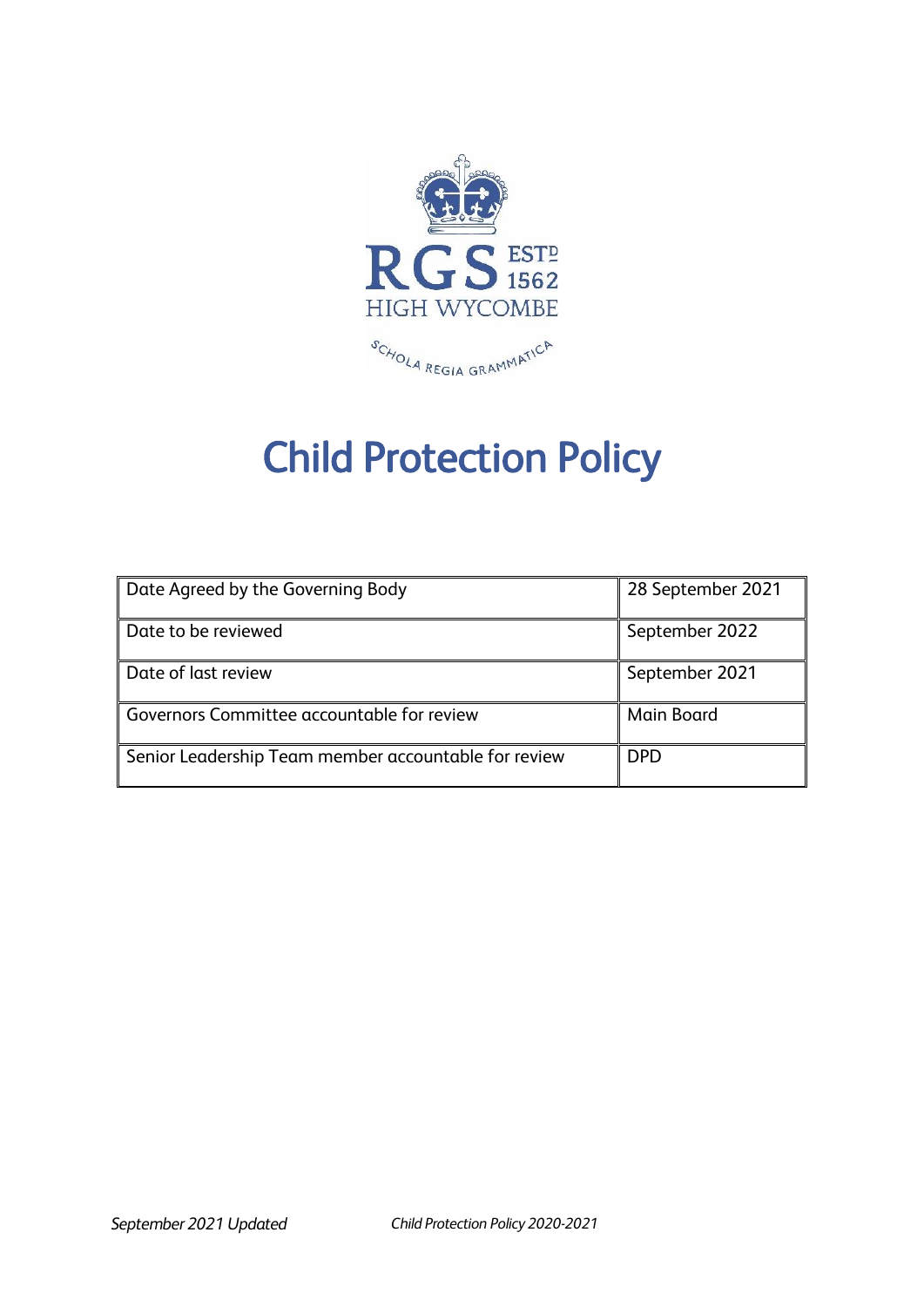#### **CONTENTS**

- 1. Contacts
	- School contacts
	- Contacts in County
	- Other contacts
	- Linked policies
	- Definitions
- 2. Introduction
- 3. Responsibilities
- 4. Procedures
- 5. Record-keeping and retention of records
- 6. Confidentiality
- 7. Dealing with disclosure
- 8. Multi-agency working
- 9. Supporting staff
- 10. Allegations against staff, supply staff, volunteers and contractors (including Governors)
- 11. Whistleblowing
- 12. Physical intervention/positive handling
- 13. Anti-bullying
- 14. Discriminatory incidents
- 15. Health and Safety
- 16. Prevention
- 17. Online safety
- 18. Sending nude or semi-nude images
- 19. Peer on peer abuse
- 20. Sexual violence and sexual harassment
- 21. Cultural Issues
- 22. So-called 'honour' based abuse
- 23. Contextual safeguarding
- 24. Serious violence
- 25. Domestic abuse
- 26. Children in need of a social worker (Child Protection and Child In Need Plans)
- 27. Mental health
- 28. Use of photography
- 29. Policy Review
- 30. APPENDIX A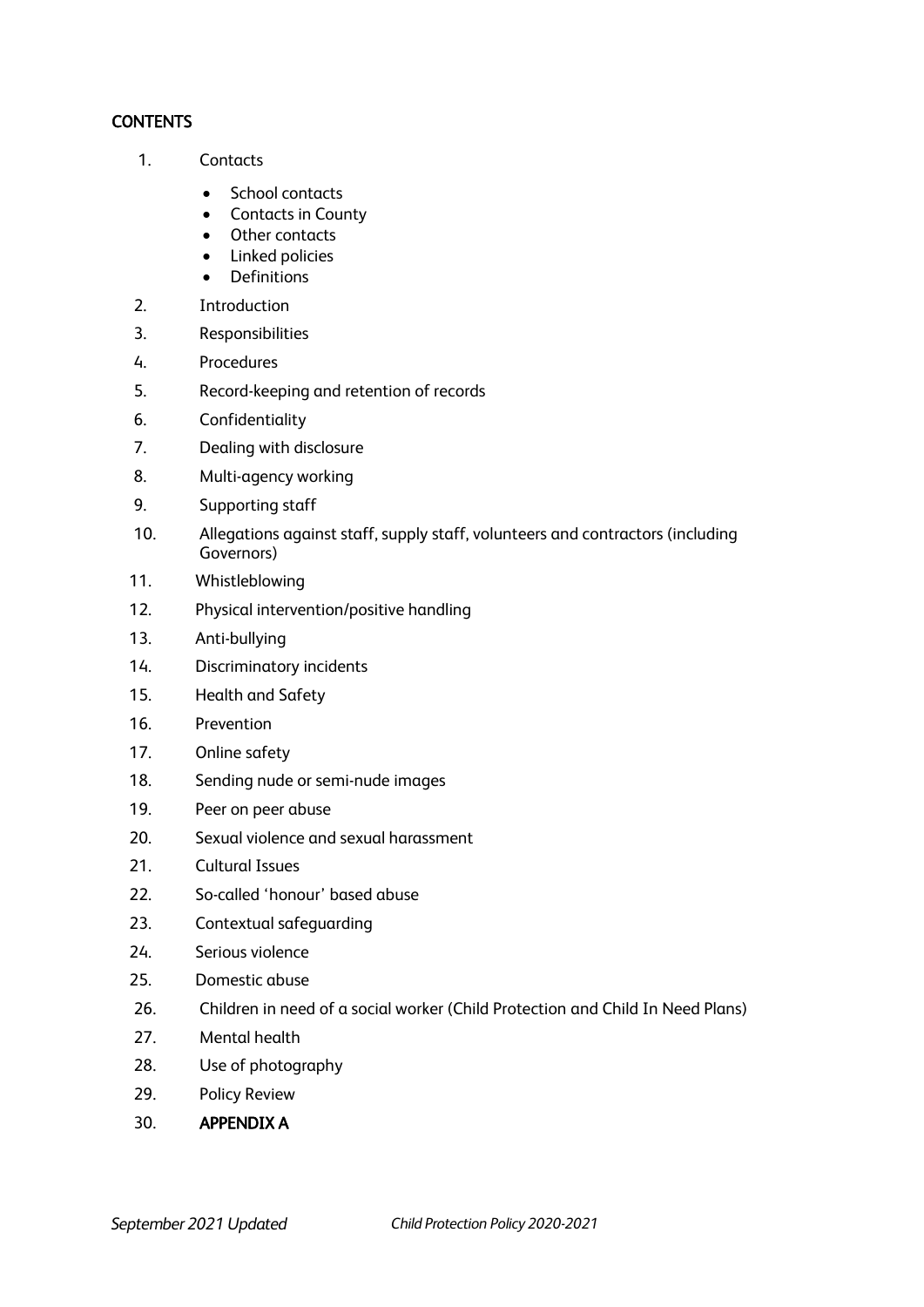# 1. Contacts

School contacts

| <b>Headteacher</b>                            | Mr P B Wayne - 01494 524 955                                      |
|-----------------------------------------------|-------------------------------------------------------------------|
| <b>Designated Safeguarding Lead (DSL)</b>     | Mr D P Durning - 01494 551 479                                    |
| <b>Deputy Designated Safeguarding Lead(s)</b> | Mr J I Scourfield - 01494 551 405<br>Mrs S Herath - 01494 524 955 |
| <b>Nominated Safeguarding Governor</b>        | Dr Sarah Abbas                                                    |
| <b>Chair of Governors</b>                     | Mr B Casemore                                                     |

# Contacts in County

| <b>Education Safeguarding Advisory Service</b><br>ESAS offers support to education providers to assist them to<br>deliver effectively on all aspects of their safeguarding<br>responsibilities.                                                                                                                                                                                                                               | 01296 387981                  |  |
|-------------------------------------------------------------------------------------------------------------------------------------------------------------------------------------------------------------------------------------------------------------------------------------------------------------------------------------------------------------------------------------------------------------------------------|-------------------------------|--|
| First Response Team (including Early Help, Channel)                                                                                                                                                                                                                                                                                                                                                                           | 01296 383962                  |  |
| The First Response Team process all new referrals to social care,<br>including children with disabilities. Referrals are assessed by the<br>team to check the seriousness and urgency of the concerns and<br>whether Section 17 and/or Section 47 of the Children Act 1989<br>apply. The First Response Team will ensure that the referral<br>reaches the appropriate team for assistance in a quick and<br>efficient manner. | Out of hours<br>0800 999 7677 |  |
| <b>Local Authority Designated Officer (LADO)</b><br>The Buckinghamshire Local Authority Designated Officer<br>(LADO) is responsible for overseeing the management of all<br>allegations against people in a position of trust who work with<br>children in Buckinghamshire on either a paid or voluntary basis                                                                                                                | 01296 382070                  |  |
| <b>Bucks Family Information Service</b><br>Information for families on a range of issues including childcare,<br>finances, parenting and education                                                                                                                                                                                                                                                                            | 01296 383065                  |  |
| <b>Buckinghamshire Safeguarding Children Partnership (BSCP)</b><br>Procedures, policies and practice quidelines                                                                                                                                                                                                                                                                                                               |                               |  |
| <b>Schools Web</b><br>School bulletin, Safeguarding links, A-Z guide to information and services                                                                                                                                                                                                                                                                                                                              |                               |  |
| <b>Buckinghamshire Council Equalities &amp; School Improvement</b><br>Manager                                                                                                                                                                                                                                                                                                                                                 | 01296 382461                  |  |
| <b>Buckinghamshire Council Prevent Co-ordinator</b>                                                                                                                                                                                                                                                                                                                                                                           | 01296 674784                  |  |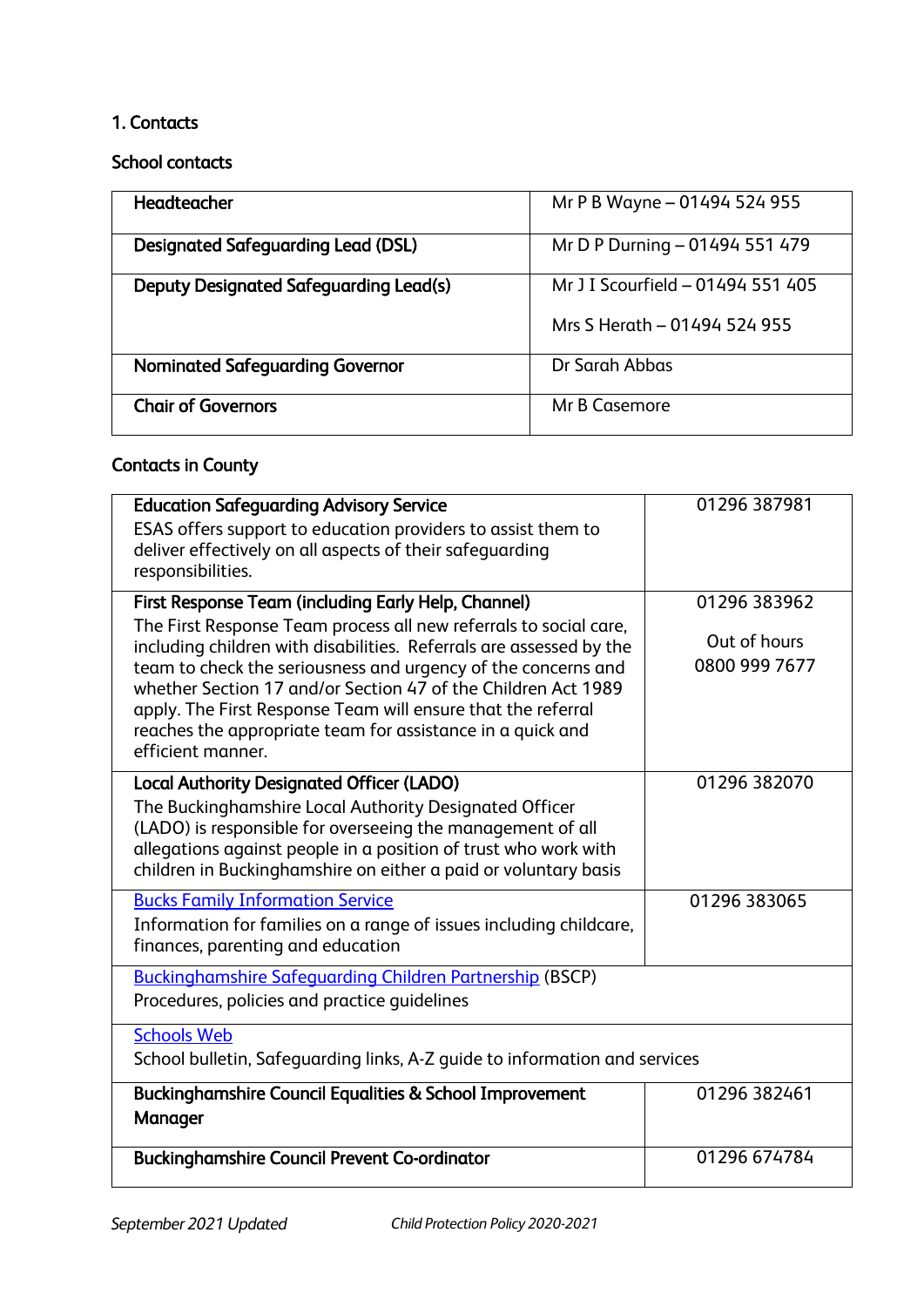| <b>Thames Valley Police</b> | <b>101</b> (999 in case of |
|-----------------------------|----------------------------|
|                             | emergency)                 |

#### Other contacts

| <b>NSPCC</b>                                                  | 0800 800 5000        |
|---------------------------------------------------------------|----------------------|
| <b>NSPCC</b>                                                  |                      |
| Childline                                                     | 0800 11 11           |
| <b>Childline</b>                                              |                      |
| Kidscape - Parent Advice Line (bullying)                      | 020 7823 5430        |
| (Mon-Weds from 9:30am to 2:30pm)                              |                      |
| <b>Kidscape</b>                                               |                      |
| Female Genital Mutilation Helpline (NSPCC)                    | 0800 028 3550        |
| <b>NSPCC FGM Helpline</b>                                     | fgmhelp@nspcc.org.uk |
| Samaritans - Helpline                                         | 116 123              |
| <b>Samaritans</b>                                             |                      |
| Forced Marriages Unit - Foreign and Commonwealth Office       | 020 7008 0151        |
| <b>Forced marriage - GOV.UK</b>                               | fmu@fco.gov.uk       |
| Crimestoppers                                                 | 0800 555 111         |
| <b>Crimestoppers</b>                                          |                      |
| R-U Safe?                                                     | 01494 785 552        |
| Barnardos - Children/Young People Sexual Exploitation Service |                      |
| <b>Barnardos RUSafe Bucks</b>                                 |                      |
| <b>CEOP</b> (Child Exploitation and Online Protection)        |                      |

This policy should be read in conjunction with the following policies and other policies you feel it would be useful to refer to:

- Anti-bullying
- Attendance
- Behaviour
- Curriculum
- Equalities
- E-Safety
- SEN/Inclusion
- Health & Safety
- Mobile Phone
- Photography
- PSHE to include RE and RSE
- Staff Code of Conduct
- Peer on Peer Abuse
- Sex and Relationships Education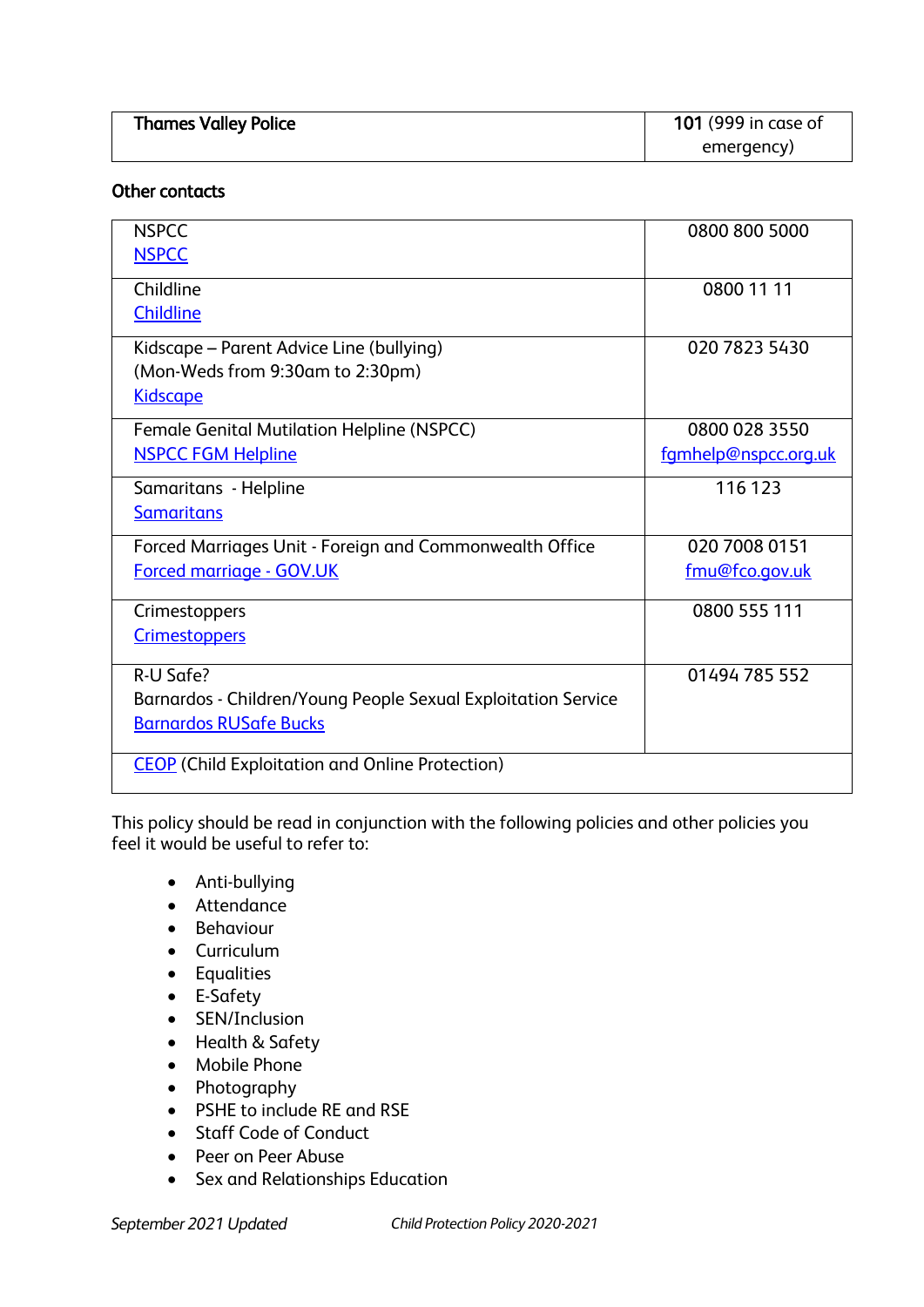- Preventing Radicalisation
- Whistleblowing
- Safer Recruitment

# **Definitions**

Safeguarding and promoting the welfare of children means:

- Protecting children from maltreatment
- Preventing impairment of children's mental and physical health or development
- Ensuring that children grow up in circumstances consistent with the provision of safe and effective care
- Taking action to enable all children to have the best outcomes.

Child protection is part of the safeguarding process and it refers to the procedures undertaken to protect individual children who have been identified as suffering or likely to suffer significant harm.

Abuse is a form of maltreatment of a child and may involve inflicting harm or failing to act to prevent harm. Further information regarding the categories of abuse can be found in the appendix to this document.

Children includes everyone under the age of 18

#### 2. Introduction

2.1. At the Royal Grammar School we believe that a policy on child protection is founded on the right of all children to be safe. We expect all members of the school community including staff, governors, supply staff and volunteers to share this commitment. Every member of the school community is responsible for contributing to a positive culture of safeguarding.

The aim of this policy is to provide staff, supply staff, governors and volunteers with the framework they need to keep children in the Royal Grammar School safe and secure and to provide parents and carers with the information about how we will safeguard their children whilst in our care.

This policy has been developed in accordance with following legislation and guidance:

- Children Act 1989 (amended 2004)
- "Working Together to Safeguard Children 2018" July 2018 Working [Together](https://www.gov.uk/government/publications/working-together-to-safeguard-children--2)  [To Safeguard Children July 2018](https://www.gov.uk/government/publications/working-together-to-safeguard-children--2)
- "Keeping Children Safe in Education"- statutory guidance for schools and further education colleges - Sept 2021 [Keeping Children in Education 2021](https://assets.publishing.service.gov.uk/government/uploads/system/uploads/attachment_data/file/999348/Keeping_children_safe_in_education_2021.pdf)
- Information Sharing Guidance for Safeguarding Practitioners [Information](https://www.gov.uk/government/publications/safeguarding-practitioners-information-sharing-advice)  [Sharing Guidance](https://www.gov.uk/government/publications/safeguarding-practitioners-information-sharing-advice) – DfE July 2018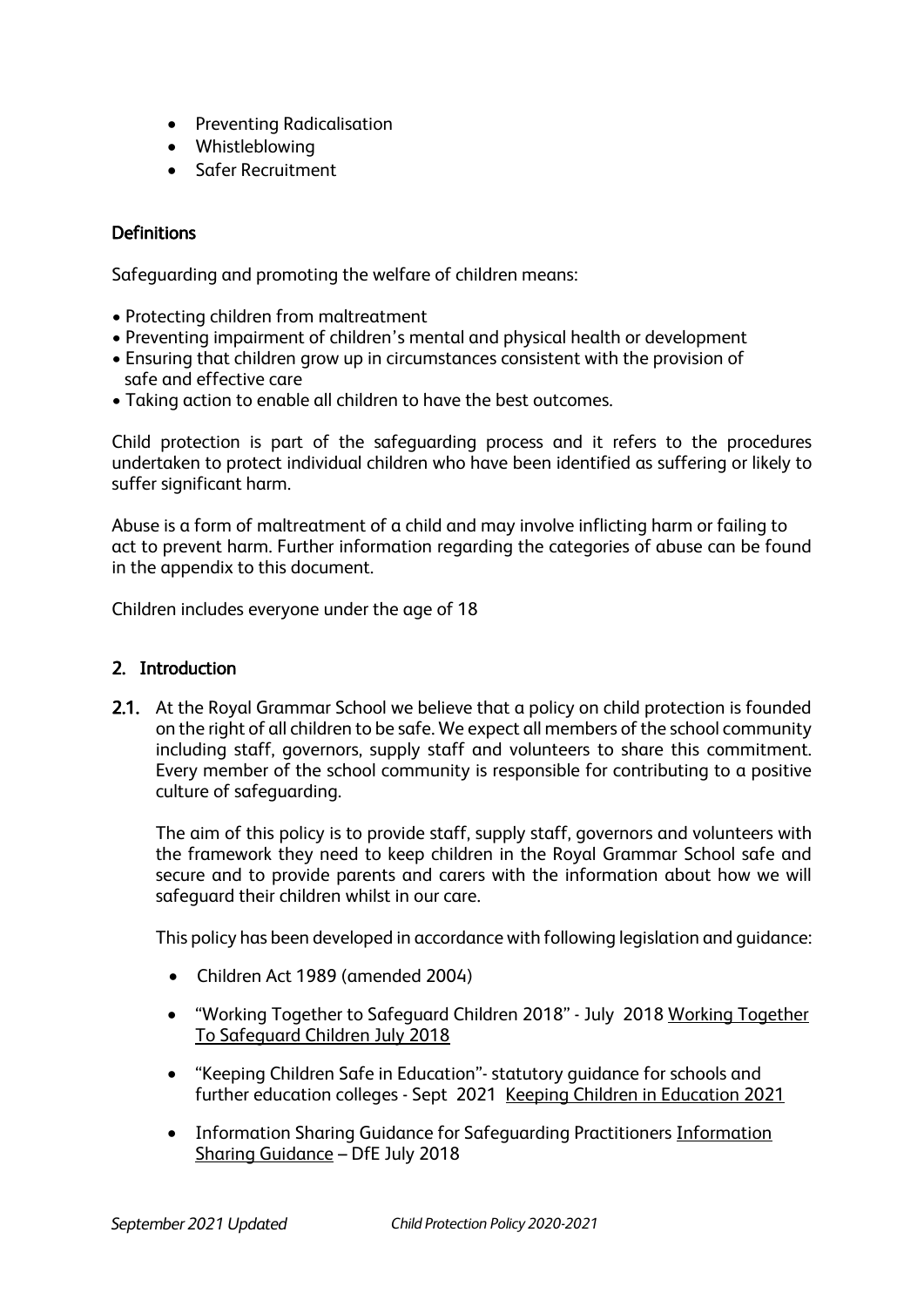- Children Missing Education; Statutory Guidance for Local Authorities Sept 2016 [Children missing education -](https://www.gov.uk/government/publications/children-missing-education) GOV.UK
- Statutory Guidance issued under section 29 of the Counter-Terrorism and Security Act - 2015 [Prevent Duty Guidance](https://www.gov.uk/government/publications/prevent-duty-guidance)
- Sexual Violence and Sexual Harassment between Children in Schools and Colleges – Sept 2021 [Sexual Violence and Sexual Harassment between](https://assets.publishing.service.gov.uk/government/uploads/system/uploads/attachment_data/file/999239/SVSH_2021.pdf)  [Children in Schools and Colleges](https://assets.publishing.service.gov.uk/government/uploads/system/uploads/attachment_data/file/999239/SVSH_2021.pdf)
- The Equality Act 2010 Equality Act 2010: quidance GOV.UK
- • [What to do](https://assets.publishing.service.gov.uk/government/uploads/system/uploads/attachment_data/file/419604/What_to_do_if_you_re_worried_a_child_is_being_abused.pdf) if you're worried a child is being abused March 2015 What to do [if you are worried a child is being abused](https://assets.publishing.service.gov.uk/government/uploads/system/uploads/attachment_data/file/419604/What_to_do_if_you_re_worried_a_child_is_being_abused.pdf)
- Statutory quidance on FGM Multi-agency Statutory Guidance on Female [Genital Mutilation](https://assets.publishing.service.gov.uk/government/uploads/system/uploads/attachment_data/file/912996/6-1914-HO-Multi_Agency_Statutory_Guidance_on_FGM__-_MASTER_V7_-_FINAL__July_2020.pdf)
- 2.2. We believe clear governance and leadership is central to embedding a safeguarding culture. The Governing Body takes its responsibility seriously under section 175 of the Education Act 2002 to safeguard and promote the welfare of children; working together with other agencies to ensure effective and robust arrangements are in place within our school to identify and support those children who are suffering harm or whom may be at risk of harm. Governors will ensure all staff at the school have read and understood their responsibilities pertaining to Part 1, Part 5 and Annex B of Keeping Children Safe in Education, Sept 2021. They must ensure there is an auditable system to evidence this.
- 2.3. All staff are required to read and adhere to the Staff Code of Conduct which governs behaviour expected of them, as well as having an understanding of the Behaviour Policy for children and our Attendance Policy.
- 2.4. We recognise all staff and Governors have a full and active part to play in protecting our pupils from harm, actively promoting their welfare and ensuring that every child's welfare is our paramount concern. Each member of staff is responsible for contributing to a positive culture of safeguarding in the Royal Grammar School.
- 2.5. All staff believe our school must provide a safe, caring, positive and stimulating environment that promotes the social, physical and moral development of the individual children.
- 2.6. The school recognises that as well as risks to the welfare of children from within their families, children may be vulnerable to abuse or exploitation outside their homes and from other children. Staff must remain vigilant and alert to these potential risks.
- 2.7. The aims of this policy are:
	- 2.7.1. To support pupils' mental and physical health and development in ways that will foster security, confidence and resilience, free from discrimination.
	- 2.7.2. To provide an environment in which children feel safe, secure, valued and respected.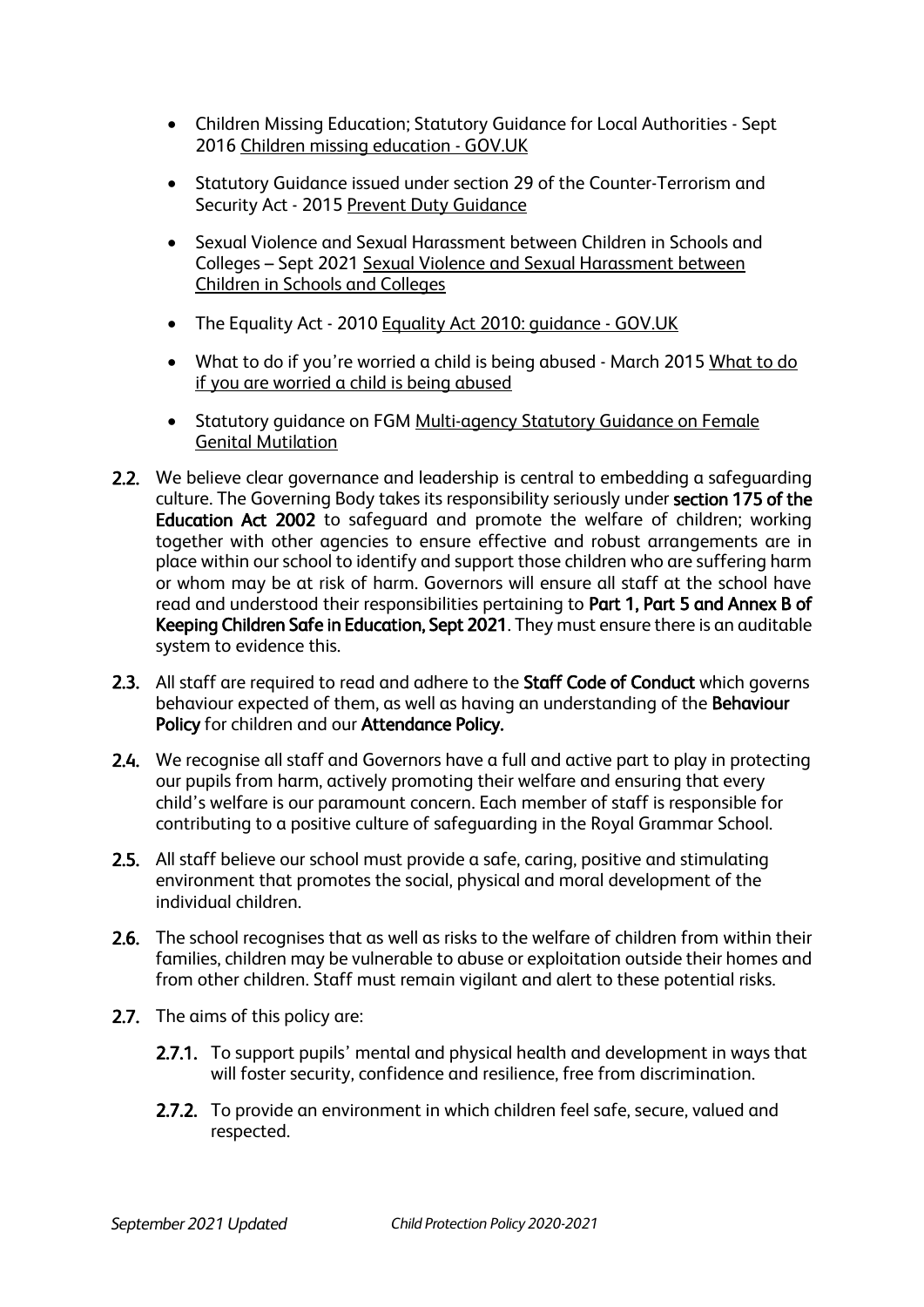- 2.7.3. To ensure children feel confident that they can talk to adults within school to share any concerns that they may have.
- 2.7.4. To ensure all teaching staff, non-teaching staff, supply staff, governors and volunteers:
	- are aware of the need to safeguard and promote the wellbeing of children
	- identify the need for early support
	- promptly report concerns, in line with guidance from the Buckinghamshire Continuum of Need
	- are trained to recognise signs and indicators of abuse.
- 2.7.5. For all staff to recognise that safeguarding and promoting the welfare of children is defined as:
	- Protecting children from maltreatment
	- Preventing impairment of children's mental and physical health or development
	- Ensuring that children grow up in circumstances consistent with the provision and effective care
	- Taking action to enable all children to have the best outcomes.
- 2.7.6. To provide systematic means of monitoring children known to be, or thought to be at risk of harm and ensure contribution to assessments of need and support plans for those children.
- 2.7.7. To acknowledge the need for effective and appropriate communication, ensuring staff know how and when to share information to protect children in a way that is legal, ethical and timely.
- 2.7.8. To ensure the Royal Grammar School has a clear system for communicating concerns both internally and with external agencies in line with the Working Together guidance.
- 2.7.9. To have clearly understood structured procedure within the school which will. in cases of suspected abuse, be promptly followed by all members of the school community.
- 2.7.10. To ensure the school has robust systems in place to accurately record safeguarding and child protection concerns, which are understood by staff and adhered to. Actions taken to address concerns and outcomes achieved are dealt with in a timely manner, clearly and accurately recorded. These records are securely stored.
- 2.7.11. To develop effective working relationships with all other agencies involved in safeguarding, supporting the needs of children at our school.
- 2.7.12. To ensure that all staff appointed have been through the safer recruitment process and understand the principles of safer working practices as set out in our Staff Code of Conduct, which stipulates their duty to report where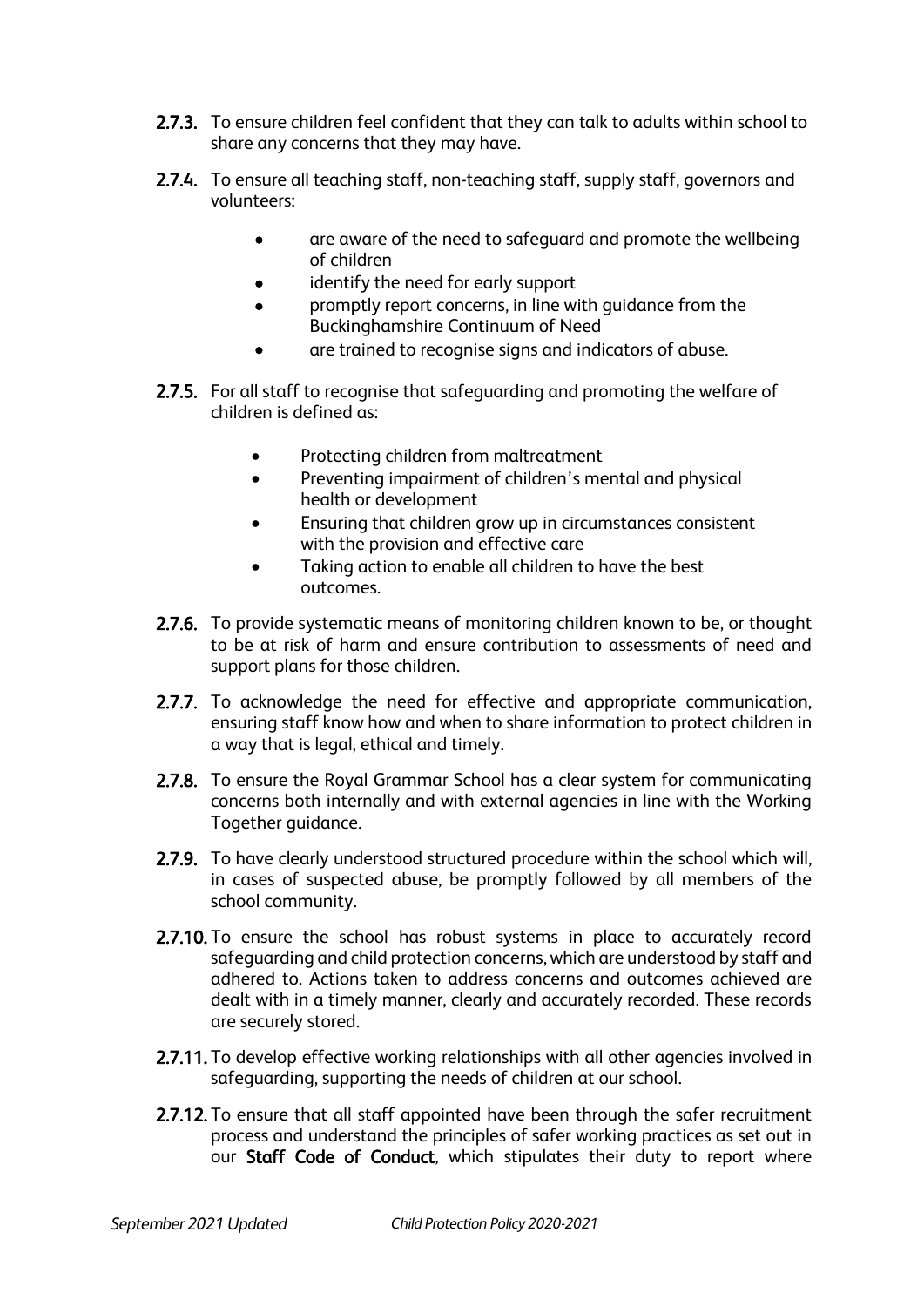behaviours of colleagues may have stepped outside the agreed safe practices. All staff must work to develop a positive culture of safeguarding in our school.

- 2.7.13. To provide clarity to other community users of our facilities so that they have due regard to expectations of how they should maintain a safe environment, which supports children's welfare and development. We reserve the right to decline access to use the school facilities where we believe their ethos or practice is not aligned with this policy.
- 2.7.14. This policy is published on our website in the Policies section of the "About" tab and hard copies are available from the school office.

## 3. Responsibilities

- 3.1 All staff, supply staff, volunteers, visitors, governors and contractors understand safequarding children is everyone's responsibility and that they must be diligent to help secure children's safety and wellbeing. Any person who receives a disclosure of abuse, an allegation or suspects that abuse may have occurred must report it immediately to Mr Durning or, in their absence, to Mr Scourfield or Mrs Herath. In the absence of either of the above, concerns will be brought to the attention of the most senior member of staff on site. Staff understand that if there is an immediate risk of harm then the police or First Response will be called directly and the DSL will be updated at the earliest opportunity (see the referral procedure in sections 4 and 7, and allegations against staff in section 9).
- 3.2 Staff must maintain a good working knowledge of the Buckinghamshire Continuum of Need The Continuum of Need - [Buckinghamshire Safeguarding](https://www.buckssafeguarding.org.uk/childrenpartnership/professionals/continuum-of-need/)  [Children Partnership \(buckssafeguarding.org.uk\)](https://www.buckssafeguarding.org.uk/childrenpartnership/professionals/continuum-of-need/) and any updates and how it should be used to inform decision making regarding a referral to First Response.
- 3.3 Staff understand the most common reason for children becoming looked after is as a result of abuse and/or neglect and that previously looked after children remain vulnerable. Staff have the skills, knowledge and understanding to keep both looked after children and previously looked after children safe.
- 3.4 Staff understand vulnerability and that barriers exist when recognising abuse and neglect for children. Consider the following groups who may have increased vulnerability:
	- ➢ Young carers
	- ➢ Children with SEND
	- ➢ Children living with domestic abuse
	- ➢ Children whose parents suffer with poor mental health, including substance misuse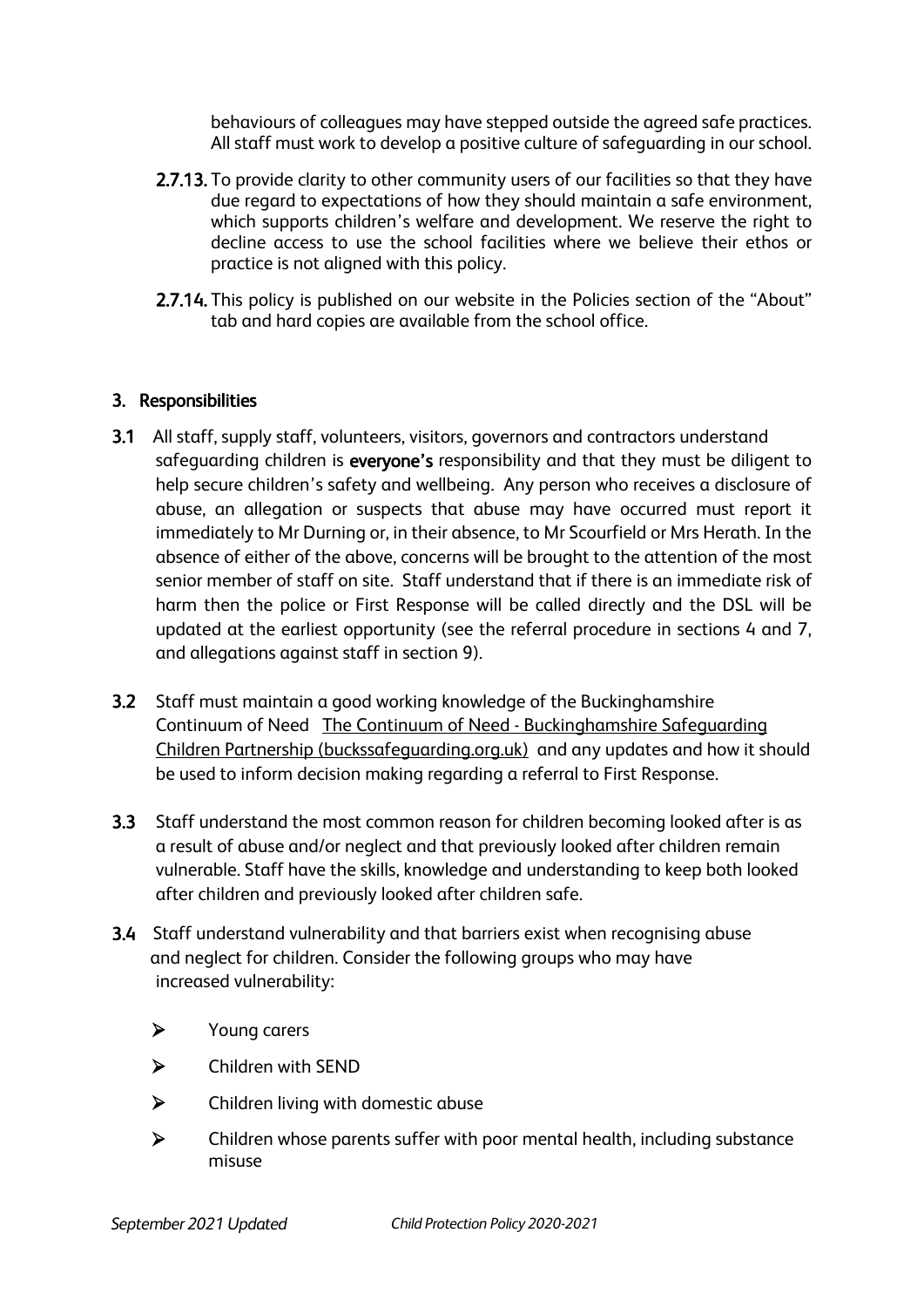- ➢ Criminal exploitation, including sexual exploitation, radicalisation and gang involvement
- ➢ Children who are looked and previously looked after children
- ➢ Children who have a social worker
- ➢ Privately fostered children
- ➢ Asylum seekers
- ➢ So-called Honour Based Abuse, including FGM and forced marriage
- ➢ Children who frequently go missing or whose attendance is a concern
- ➢ Children who are part of the LGBTQ group or who are exploring gender identification
- ➢ Children who are at risk of discrimination due to faith and belief, race or ethnicity.
- 3.5. The Governing Body understands and fulfils its safeguarding responsibilities.

It must:

- 3.5.1. Ensure that the Headteacher and (when not the Headteacher) the DSL create and maintain a strong, positive culture of safeguarding within the school.
- 3.5.2. Ensure that this policy reflects the unique features of the community we serve and the needs of the pupils attending our provision. This policy will be reviewed at least annually.
- 3.5.3. Regularly monitor and evaluate the effectiveness of this Child Protection Policy.
- 3.5.4. Appoint a Designated Safeguarding Lead (DSL), who is a member of the Senior Leadership Team (SLT) and has the required level of authority and also appoint at least one Deputy DSL. The Headteacher has overall responsibility for safeguarding within the school. The roles and responsibilities of the DSL and Deputy DSL are made explicit in those post-holders' job descriptions.
- 3.5.5. Recognise the importance of the role of the DSL, ensuring they have sufficient time, training, skills and resources to be effective. Refresher training must be attended every 2 years, in addition knowledge and skills must be refreshed at regular intervals, at least annually.
- 3.5.6. Ensure measures are in place for the governing body to have oversight of how the school's delivery against its safeguarding responsibilities are exercised and evidenced. Ensure robust structures are in place to challenge the Headteacher where there are any identified gaps in practice or procedures are not followed.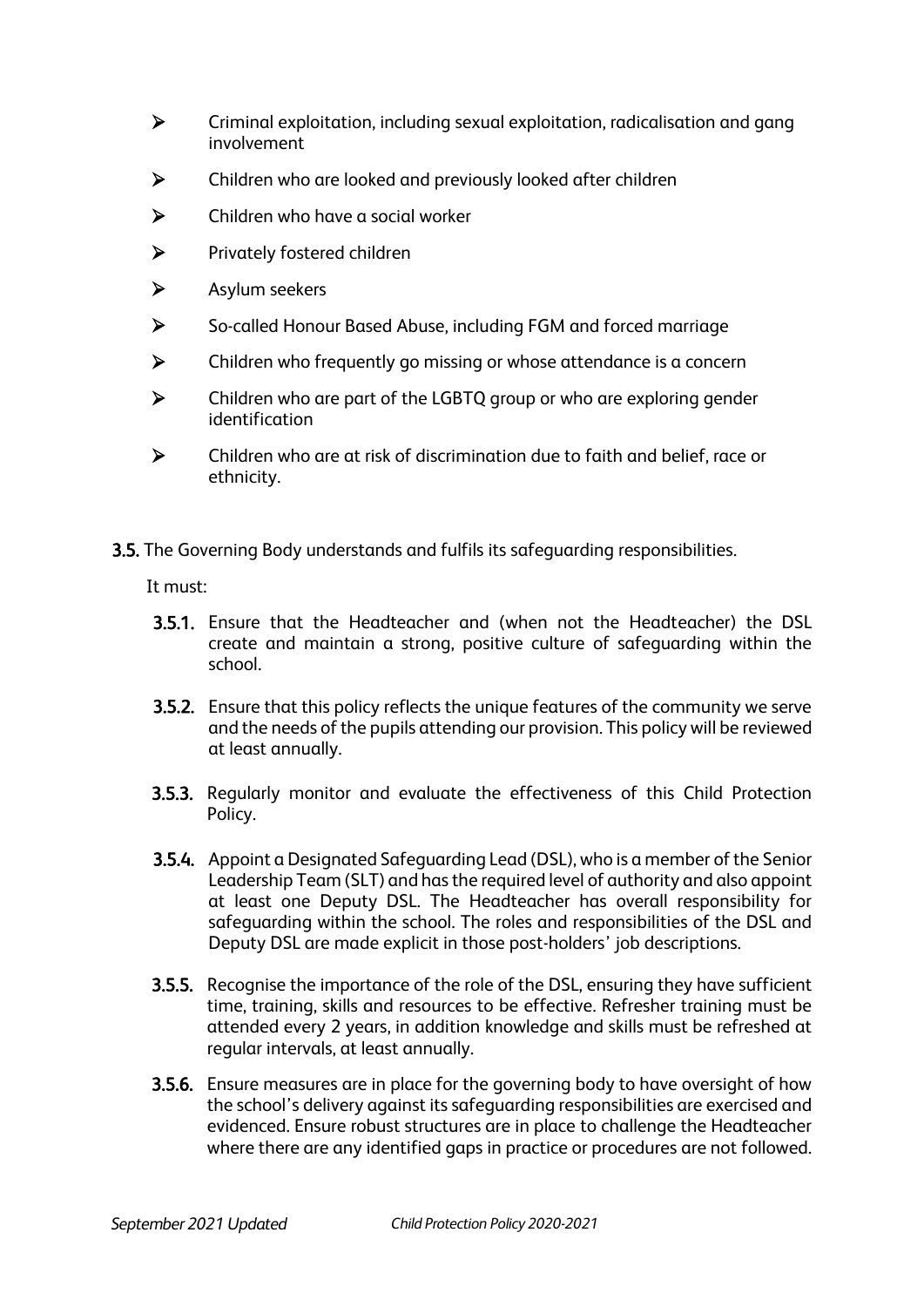- **3.5.7.** Recognise the vital contribution that the school can make in helping children to keep safe, through incorporation of safeguarding within the curriculum. This will also be taught through the PSHE curriculum and relevant issues through the Relationship Education (primary schools) or Relationship Sex Education (secondary schools, mandatory from Sept. 2020). Ensure that through curriculum content and delivery children understand to keep themselves safe.
- 3.5.8. Ensure that school is following the statutory RSE guidance –[Relationships and](https://www.gov.uk/government/publications/relationships-education-relationships-and-sex-education-rse-and-health-education)  [sex education \(RSE\) and health education -](https://www.gov.uk/government/publications/relationships-education-relationships-and-sex-education-rse-and-health-education) GOV.UK (www.gov.uk)
- 3.5.9. Ensure safe and effective recruitment policies and disciplinary procedures are in place, which adhere to Keeping Children Safe in Education 2021 and legislation referred to therein.
- 3.5.10. Ensure resources are allocated to meet the needs of pupils requiring child protection or early intervention.
- 3.5.11. Ensure the DSL completes an Annual Safeguarding Report for Governors, demonstrating how we are meeting our statutory responsibilities for safeguarding and promoting the welfare of children. Ensure a copy is shared with the Education Safeguarding Advisory Service at Buckinghamshire Council.
- 3.6. It is the duty of the Chair of Governors to liaise with relevant agencies if any allegations are made against the Headteacher. If there are concerns that issues are not being progressed in an expedient manner, staff/pupils/parents/carers should escalate concerns to the Local Authority Designated Officer (LADO) via First Response.
- 3.7. The Governing body must ensure that procedures are in place to manage safeguarding concerns of allegations against staff, supply staff, governors, volunteers, visitors or contractors where they could pose a risk of harm to children. The guidance in Part four of Keeping Children Safe in Education 2021 must be followed if there were any such concerns. [Keeping Children Safe in Education 2021](https://assets.publishing.service.gov.uk/government/uploads/system/uploads/attachment_data/file/999348/Keeping_children_safe_in_education_2021.pdf)
- 3.8. The Governing Body must ensure that a named teacher is designated for Children Looked After and that an up to date list of children who are subject to a Care Order or are accommodated by the County Council is regularly reviewed and updated. The school must work with the Virtual Schools Team to support the educational attainment for those children who are Looked After.
- 3.9. The governing body has a statutory duty to appoint a Nominated Governor for safeguarding. The Nominated Governor must be familiar with Buckinghamshire [Safeguarding Children Partnership](https://www.bucks-lscb.org.uk/) procedures, Local Authority procedures and guidance issued by the Department for Education. The Nominated Governor must:
	- 3.9.1. Work with the DSL to produce the Child Protection Policy annually.
	- 3.9.2. Undertake appropriate safeguarding training, to include Prevent training.
	- 3.9.3. Ensure child protection is regularly discussed at Governing Body meetings
	- 3.9.4. Meet at least termly with the DSL to review and monitor the school's delivery on its safeguarding responsibilities and to review the Single Central Record.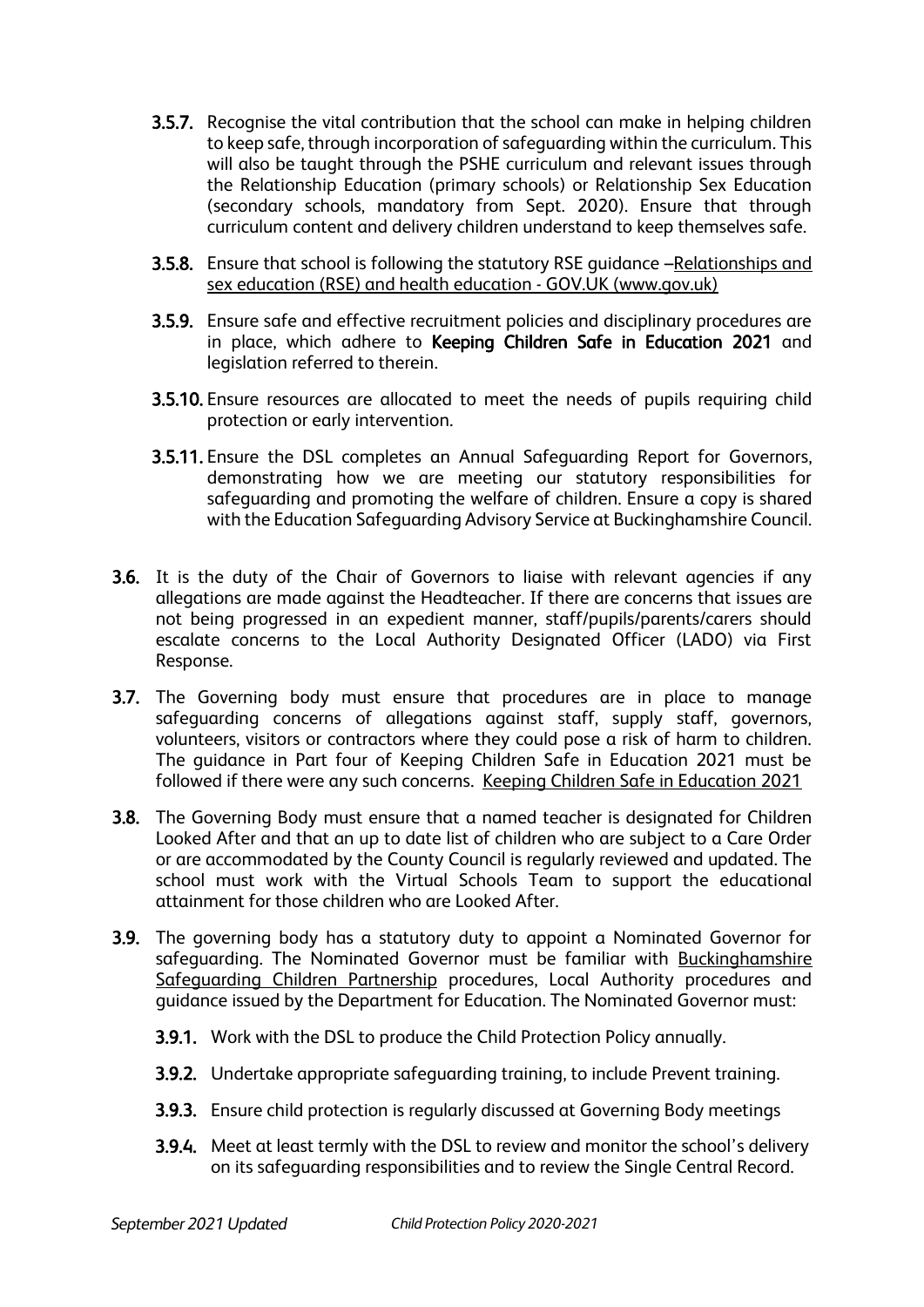- 3.9.5. Ensure relevant staff have due regard to the relevant data protection principles, which allow them to share (and withhold) personal information, as provided for in the Data Protection Act 2018 and the GDPR. The Data Protection Act 2018 and the GDPR do not prevent sharing information for the purposes of keeping children safe. Fears about sharing information must nt be allowed to stand in the way of the need to safeguard and promote welfare and protect the safety of children.
- **3.9.6.** Take responsibility to ensure that the school is meeting the OFSTED requirements as set out in the inspection guidance:

[Inspecting safeguarding in early years, education and skills settings](https://assets.publishing.service.gov.uk/government/uploads/system/uploads/attachment_data/file/828763/Inspecting_safeguarding_in_early_years__education_and_skills.pdf)

[Education inspection framework \(EIF\) -](https://www.gov.uk/government/publications/education-inspection-framework) GOV.UK (www.gov.uk)

- 3.10. All governors must complete safeguarding training on appointment, to also include Prevent training.
- 3.11. Overall responsibility for the safeguarding of pupils remains with the Headteacher, although tasks may be delegated to other members of the team, including the nominated DSL if appropriate. We have a Designated Safeguarding Lead (DSL) who is responsible for:
	- 3.11.1. Creating a culture of safeguarding within the school, where children are protected from harm. Ensuring all staff receive an effective induction and ongoing training to support them to recognise and report any concerns.
	- 3.11.2. Ensuring children receive the right help at the right time using the Buckinghamshire Continuum of Need document.
	- 3.11.3. Ensuring referrals to partner agencies are followed up in writing, including referrals to First Response.
	- 3.11.4. Establishing a safe and secure system for recording safeguarding and child protection records. These records must be audited regularly to ensure all actions are completed.
	- 3.11.5. Ensuring all child protection files are held separately from pupils educational records.
	- 3.11.6. Maintaining the record for staff safeguarding training. Ensuring that the safeguarding team contact details and photos are displayed in prominent areas around the school and also on the website.
	- 3.11.7. Being the designated point of contact for staff to be able to discuss and share their concerns. Being available to staff and outside agencies during school hours and term time for consultation on safeguarding concerns raised.
	- 3.11.8. Having responsibility to ensure that cover is arranged outside of term-time during working hours.
	- 3.11.9. During residential and extended school hours, ensuring arrangements are in place for staff to have a point of contact.
	- 3.11.10. Contributing effectively to multiagency working, for the safeguarding and promotion of the welfare of children, as set out in Working Together.
	- 3.12.11. Providing the Headteacher with an annual report for the Governing Body, detailing how school delivers within the school. The Governing Body will use this report to fulfil its responsibility to provide the Local Authority with information about their safeguarding policies and procedures.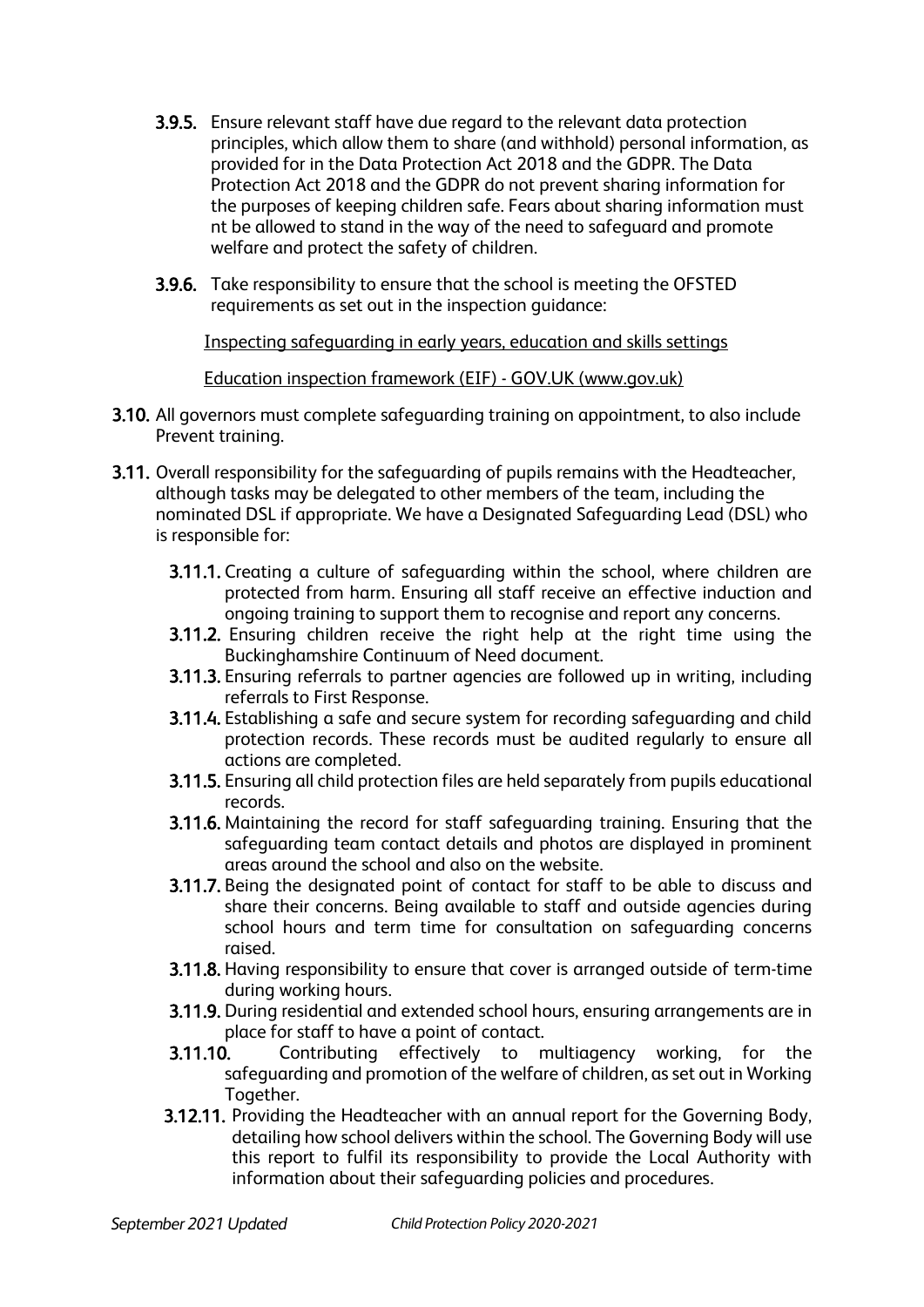- 3.12.12. Meeting regularly, at least once a term, with the Nominated Governor to share oversight of the safeguarding provision within the setting, monitor performance and develop plans to rectify any gaps in policy or procedure.
- 3.12.13. Meeting the statutory requirement to keep up to date with knowledge, enabling them to fulfil their role, including attending mandatory and any other additional relevant training.
- 3.12.14. Referring immediately to the Police, using the guidance, When to call the police, [2491596 C&YP schools guides.indd \(npcc.police.uk\)](https://www.npcc.police.uk/documents/Children%20and%20Young%20people/When%20to%20call%20the%20police%20guidance%20for%20schools%20and%20colleges.pdf) , for any cases where a criminal offence may have been committed or risk of harm is imminent.

#### 4. Procedures

Our school procedures for all staff, supply staff, governors, volunteers, visitors and contractors in safeguarding and protecting children from harm are in line with Buckinghamshire Council and [Buckinghamshire Safeguarding Children Partnership](https://www.bucks-lscb.org.uk/) safeguarding procedures, "[Working](https://assets.publishing.service.gov.uk/government/uploads/system/uploads/attachment_data/file/942454/Working_together_to_safeguard_children_inter_agency_guidance.pdf) Together to Safeguard Children 2018" Working [Together to Safeguard Children 2018,](https://assets.publishing.service.gov.uk/government/uploads/system/uploads/attachment_data/file/942454/Working_together_to_safeguard_children_inter_agency_guidance.pdf) "Keeping Children Safe in Education 2021" [Keeping](https://assets.publishing.service.gov.uk/government/uploads/system/uploads/attachment_data/file/999348/Keeping_children_safe_in_education_2021.pdf)  [children safe in education 2021 \(publishing.service.gov.uk\)](https://assets.publishing.service.gov.uk/government/uploads/system/uploads/attachment_data/file/999348/Keeping_children_safe_in_education_2021.pdf) and statutory guidance issued under section 29 of the Counter-Terrorism and Security Act 2015 [Revised Prevent duty](https://www.gov.uk/government/publications/prevent-duty-guidance/revised-prevent-duty-guidance-for-england-and-wales)  [guidance: for England and Wales -](https://www.gov.uk/government/publications/prevent-duty-guidance/revised-prevent-duty-guidance-for-england-and-wales) GOV.UK (www.gov.uk).

This policy also encompasses all children, adults and working practices in Fraser Youens Boarding House. There are additional specific boarding house guidelines relating to child protection and safe working practices in the Boarding House Handbook for Staff.

We will ensure:

- 4.1 We have a designated member of the Senior Leadership Team who has undertaken appropriate training for the role, as recommended by the BSCP. Our Designated Safeguarding Lead (DSL) will be required to update their training in accordance with the Learning Pathway agreed by the BSCP.
- 4.2 We have Deputy Safeguarding Leads who will act in the DSL's absence and who have also received training for the role of DSL. In the absence of an appropriately trained member of staff, the most senior member of staff on site will assume this role.
- 4.3 All adults (including supply teachers, volunteers and contractors) new to our school are made aware of the school's policy and procedures for child protection, the name and contact details of the DSL, their role and responsibilities under "Keeping Children Safe in Education 2021" [Keeping children safe in education 2021](https://assets.publishing.service.gov.uk/government/uploads/system/uploads/attachment_data/file/999348/Keeping_children_safe_in_education_2021.pdf)  [\(publishing.service.gov.uk\)](https://assets.publishing.service.gov.uk/government/uploads/system/uploads/attachment_data/file/999348/Keeping_children_safe_in_education_2021.pdf) and the booklet "What to do if You're Worried a Child is Being Abused" Stat guidance template (publishing.service.gov.uk). They will have these explained, as part of their induction into the school.
- 4.4 Visitors must be:
	- 4.4.1 Clearly identified with visitor passes.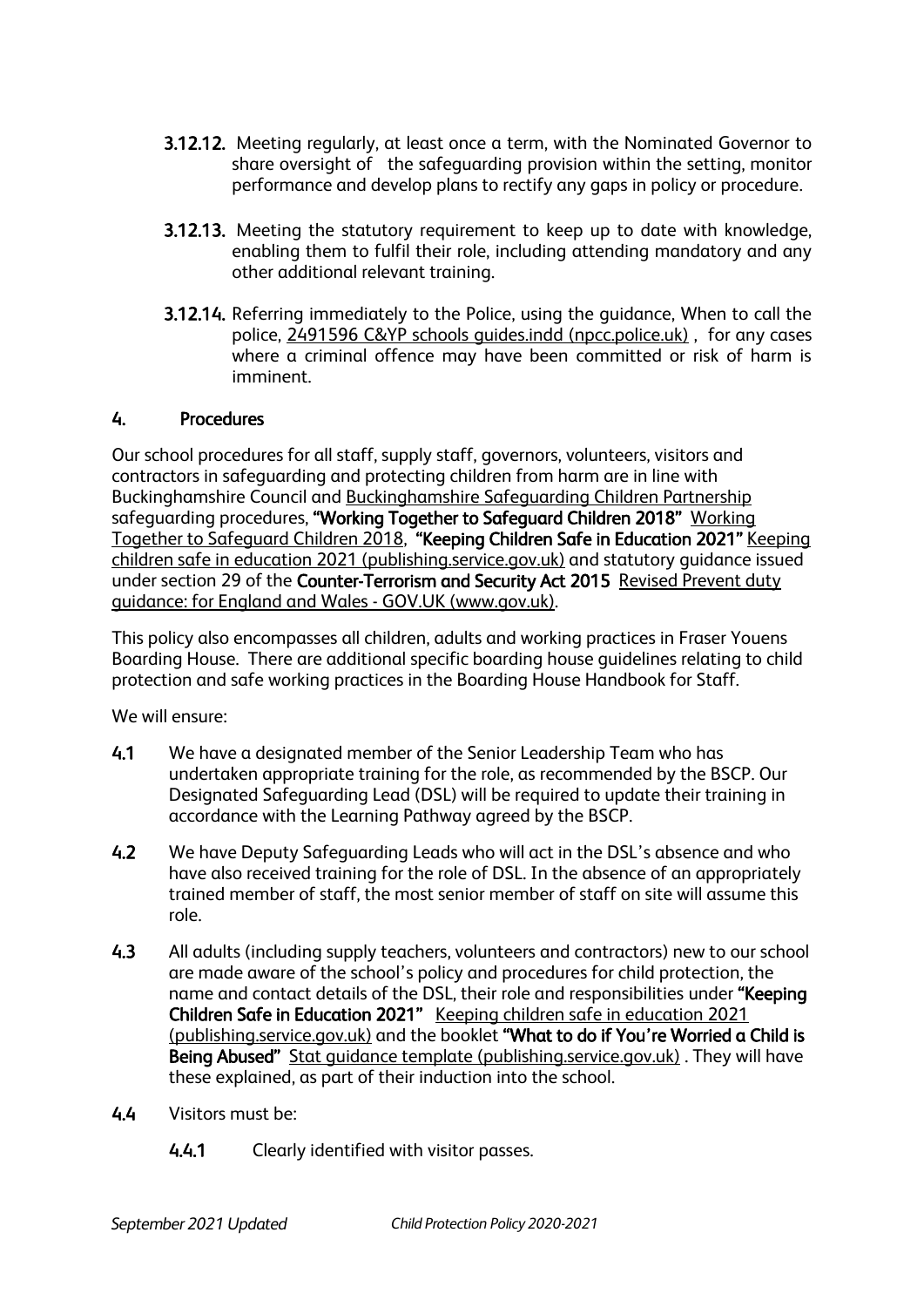- 4.4.2 Met and directed by school staff.
- 4.4.3 Signed in and out of the school by school staff.
- 4.4.4 Given a safeguarding leaflet to read informing them of how to report a concern.
- 4.4.5 Given restricted access to only specific areas of the school, as appropriate.
- 4.4.6 Escorted by a member of staff as required.
- 4.4.7 Given access to pupils restricted to the purpose of their visit.
- 4.5 All members of staff must complete regular safeguarding training, attend regular refresher training and partake in any training opportunities arranged or delivered by the DSL. Updates must be cascaded to all staff throughout the year, at a minimum of once a year.<sup>1</sup>
- 4.6 All parents/carers must be made aware of the school's responsibilities in regard to child protection procedures through this policy, which is available on our website. Hard copies are also available from the school office.
- 4.7 All staff must follow the reporting procedures as follows when reporting any child protection concerns:
	- 4.7.1 Staff must ensure the child is in a safe place and in receipt of support;
	- 4.7.2 Staff must initially make a verbal report to the DSL to alert them to the safeguarding/child protection concern;
	- 4.7.3 Staff must make a written report using the school record keeping process;
	- 4.7.4 Staff can report concerns on CPOMS at [https://rgshw.cpoms.net.](https://rgshw.cpoms.net/) For staff using CPOMS for the first time, guidance can be found in the Safeguarding area on SharePoint. Volunteers and visitors can report concerns on pink RGS Child Protection/Welfare Concern Forms which are available in staff rooms and from the Student Hub.
	- 4.7.5 Staff must ensure the time and date of the incident is recorded;
	- 4.7.6 A factual account of the incident must be recorded, including who was involved, what was said/seen/heard, where the incident took place and any actual words or phrases used by the child;
	- 4.7.7 Use a body map where appropriate to record any injuries seen or reported by the child:

-

<sup>1</sup> "Keeping Children Safe in Education 2021" states that staff should receive regular training. Buckinghamshire County Council advises that this takes place no longer than 3 years in between refresher training.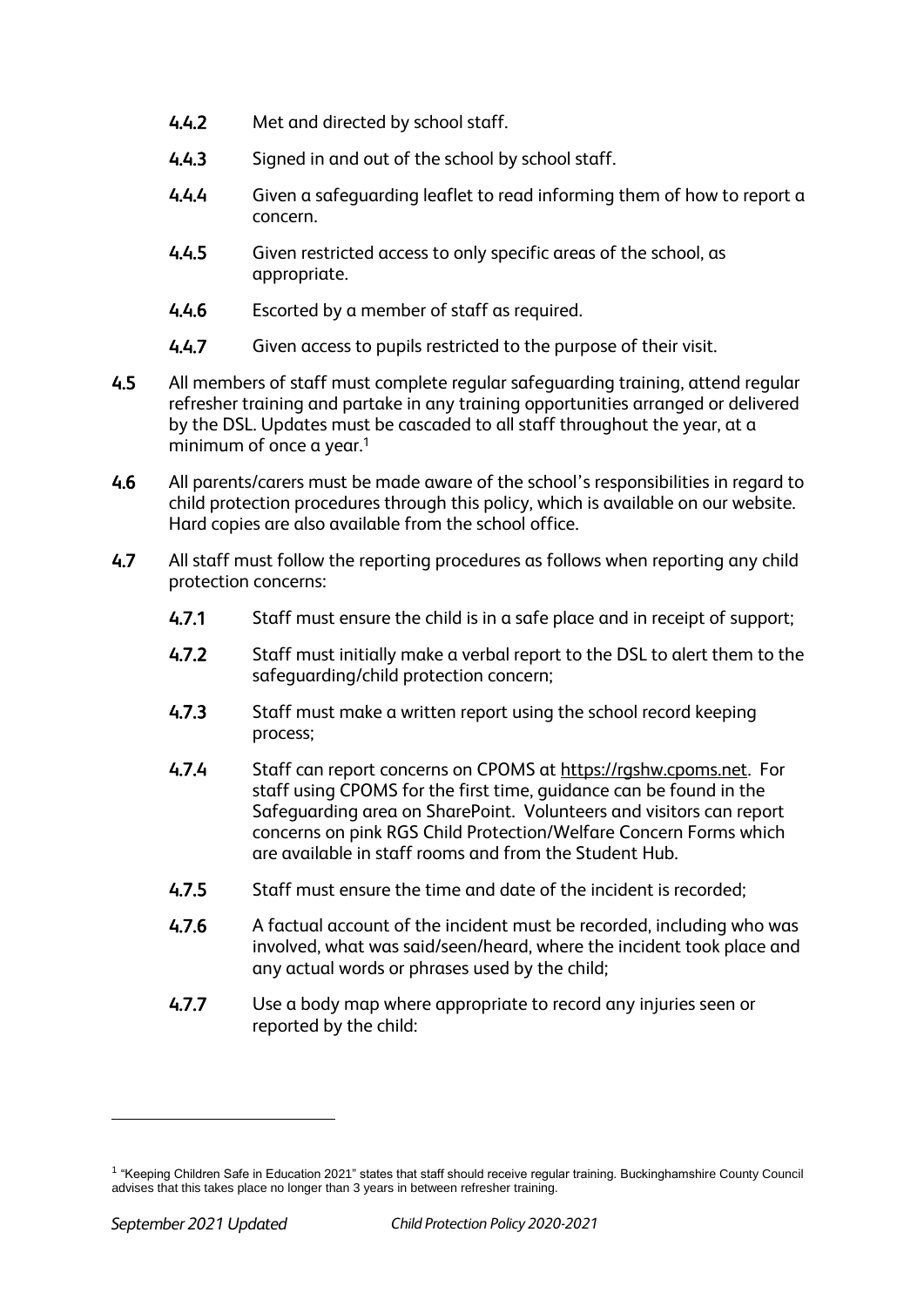- 4.7.8 Staff must sign and date the pink RGS Child Protection/Welfare Concern Form and complete the appropriate boxes on CPOMS.
- 4.7.9 The DSL must record when the report was passed to them and what action was taken alongside any outcomes achieved.
- 4.7.10 The DSL must ensure that the child's wishes and feelings are taken into consideration when deciding on next steps.
- 4.8 Through our Attendance Policy, we have a robust system for monitoring attendance and will act to address absenteeism with parents/carers and pupils promptly and identify any safeguarding issues arising. Parents/carers of students are asked to contact the Attendance Officer on the first and every day of an absence from school. If a student is absent from school without notification from the parent/carer, the Attendance Officer emails the parent/carer on the first day. If there is no response on the second day of absence the Attendance Officer phones the parent/carer and if there is still no response the Attendance Officer contacts a Head of Year to follow-up the matter.
- 4.9 All children attending our school are required to have a minimum of two identified emergency contacts.
- 4.10 Any pupil absent for ten school days, where it has not been possible to make contact with a parent/carer, will be reported as a Child Missing in Education (CME) using the Buckinghamshire CME Protocol.
- 4.11 Any absence, without satisfactory explanation, of a pupil currently subject to a child protection or child in need plan is immediately referred to their social worker.
- 4.12 Parents/carers must inform the school if there are any changes to a pupil's living arrangement. The Royal Grammar School has a mandatory duty to inform the local authority, via the First Response Team, if a child under the age of 16 years old lives with someone other than their parent, step-parent, aunt, uncle or grandparent for a period of more than 28 days. This is defined as being a private fostering arrangement.
- 4.13 All staff, parents/carers and children are made aware of the school's escalation process which can be activated in the event of concerns not being resolved after the first point of contact. They can do this by contacting the Headteacher or the Safeguarding Governor via the School Office. We acknowledge an individual's safeguarding responsibility does not end once they have informed the DSL of any concerns, although specific details of further actions may be appropriately withheld by the DSL as information will only be shared on a need to know basis.
- 4.14 Our lettings policy reflects the ongoing responsibility the school has for safeguarding those using the site outside of normal school hours, ensuring the suitability of adults working with children on school sites at any time. The school must have sight of the up to date Child Protection Policy of any organisation hiring the school's facilities.
- 4.15 The school operates Safer Recruitment practices, including ascertaining the suitability of volunteers and employed staff, both employed directly or via an agency, who are working in regulated activities.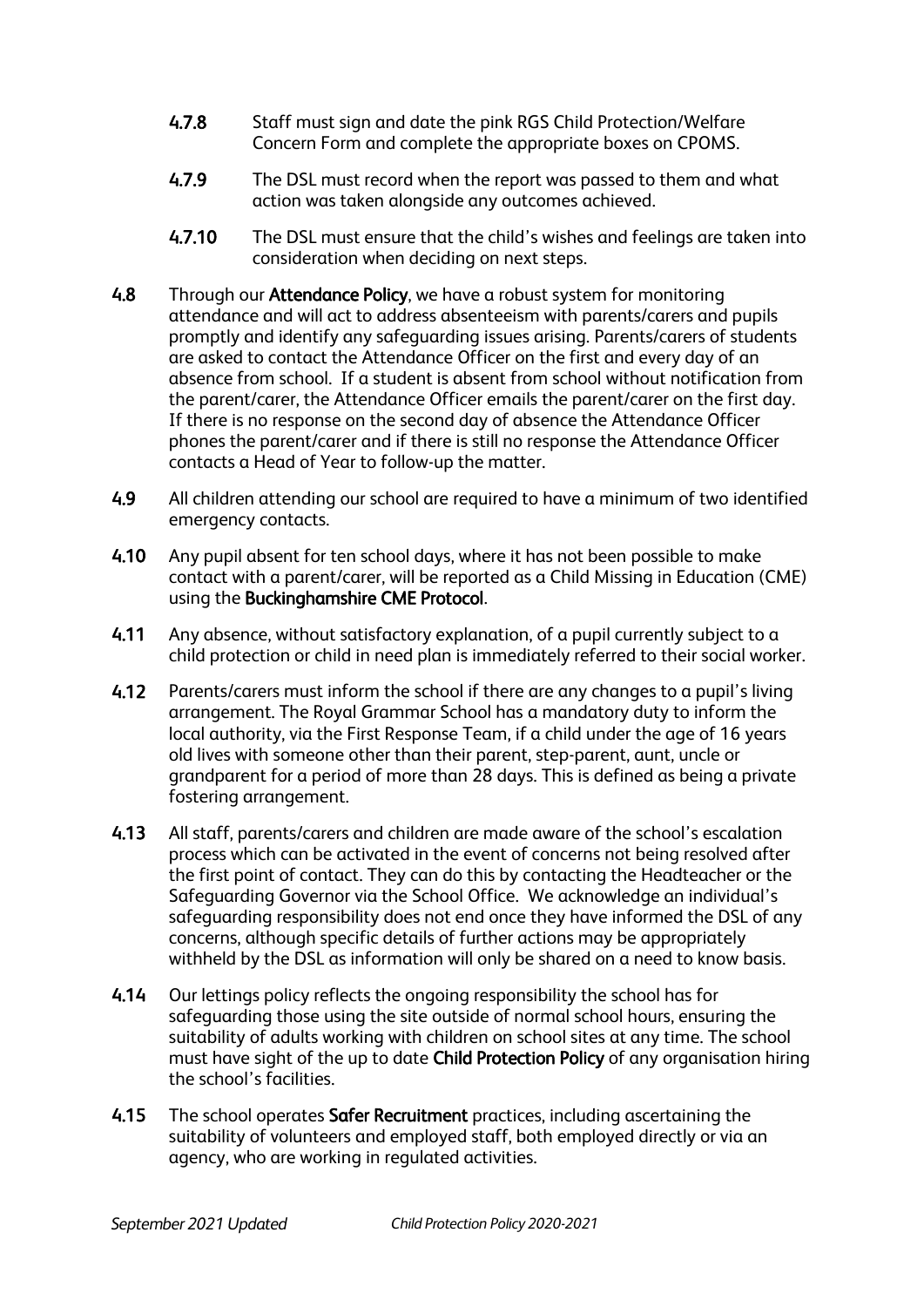- 4.16 Allegations against members of staff, including volunteers, are referred to the Local Authority Designated Officer (LADO).
- 4.17 Our procedures are reviewed and updated annually as a minimum, or as there are changes to legislation.

# 5. Retention of Records

- 5.1 When a disclosure of abuse or an allegation against a member of staff or volunteer has been made, our school must have a record of this. These records are maintained in a way that is confidential and secure, in accordance with our Record Keeping Policy and Data Protection Legislation.
- 5.2 Records should include:
	- a clear and comprehensive summary of the concern;
	- details of how the concern was followed up and resolved;
	- a note of any action taken, decisions reached and the outcome.
- 5.3 There is a statutory requirement for our school to pass any child protection records to the pupil's next school. We are required to have an auditable system in place to evidence we have done so. Any transfer of records will be carried out using a secure method and will be sent separately to the pupil's general file.
- 5.4 The last statutory school maintains child protection files until a pupil reaches the age of 25 years, therefore if the transfer school is unknown, or a pupil is going to be electively home educated, any child protection files will remain at our school in a secure location. Child protection files will only be destroyed when the pupil reaches their 25th birthday.
- 5.5 We have a robust system for reviewing our archived information held. Our files are stored and disposed of in line with GDPR protocols.

#### 6. Confidentiality

- 6.1 We recognise that all matters relating to child protection are confidential.
- 6.2 The Headteacher or Designated Safeguarding Lead must only disclose personal information about a pupil to other members of staff on a need to know basis.
- 6.3 Staff must not keep duplicate or personal records of child protection concerns. All information must be reported to the Designated Safeguarding Lead and securely stored in the designated location within the school, separate from the pupil records.
- 6.4 All staff are aware they cannot promise a child to keep secrets which might compromise the child's safety or well-being or that of another as they have a duty to share. Staff must, however, reassure the child that information will only be shared with those people who will be able to help them and therefore need to know.
- 6.5 We will always undertake to share our intention to refer a child to Social Care (First Response) with their parent/carer's consent, unless to do so could put the child at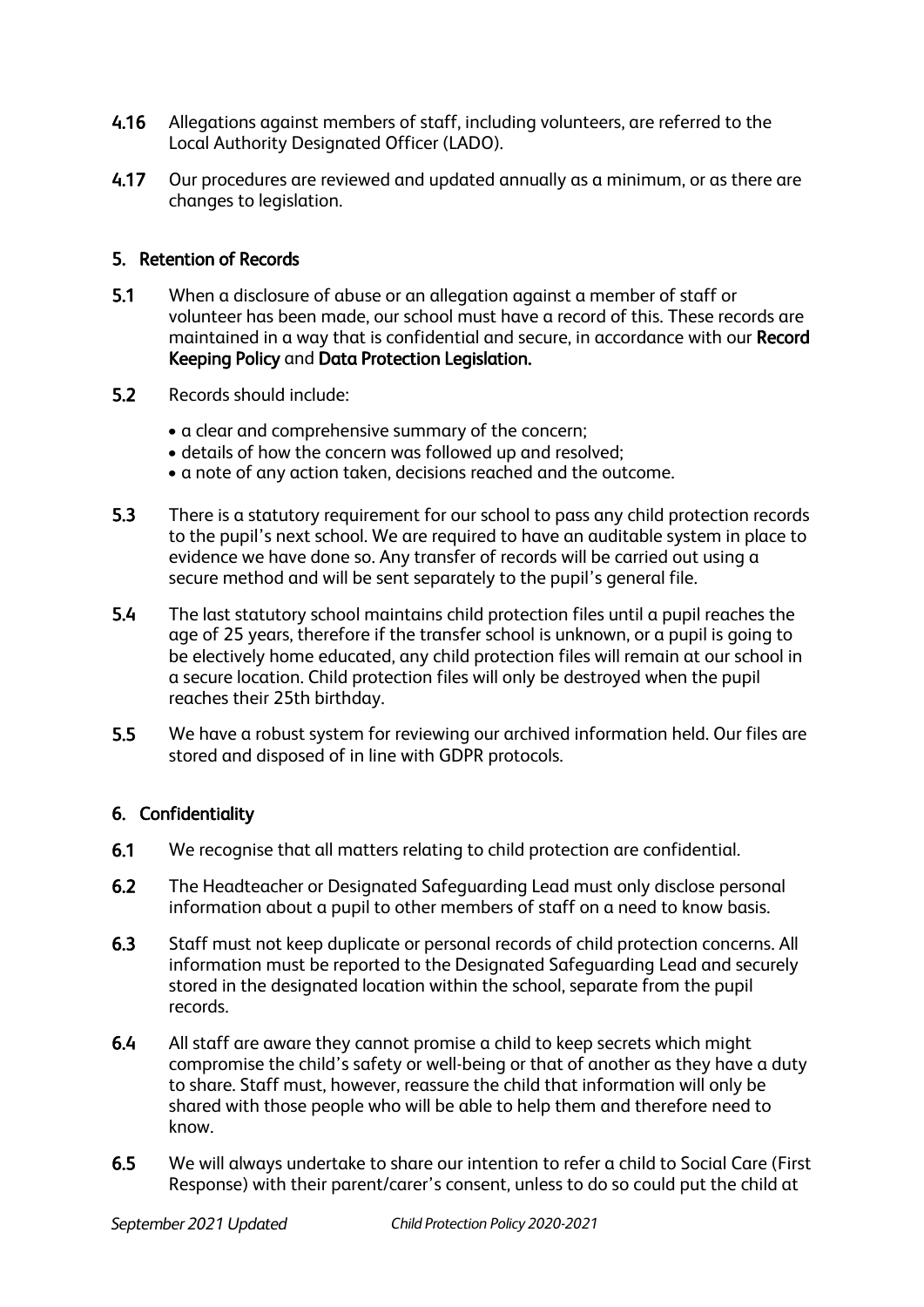greater risk of harm or impede a criminal investigation. If in doubt, we will consult with First Response on this point. We recognise that GDPR must not be a barrier for sharing information regarding safeguarding concerns.

# 7. Dealing with a disclosure

In the event of a child disclosing abuse staff must:

- 7.1 Listen to the child, allowing the child to tell what has happen in their own way, and at their own pace. Staff must not interrupt a child who is freely recalling significant events.
- 7.2 Remain calm. Be reassuring and supportive, endeavouring to not respond emotionally.
- 7.3 Not ask leading questions. Staff are reminded to ask questions only when seeking clarification about something the child may have said or to gain sufficient information to know that this is a safeguarding concern. Staff are trained to use TED; Tell, Explain, Describe.
- 7.4 Make an accurate record of what they have seen/heard using the school's record keeping processes, recording; times, dates or locations mentioned, using as many words and expressions used by the child, as possible. Staff must not substitute anatomically correct names for body part names used by the child.
- 7.5 Reassure the child that they did the right thing in telling someone.
- 7.6 Staff must explain to the child what will happen next and the need for the information to be shared with the DSL.
- 7.7 In the unlikely event the DSL and deputy DSLs not being available, staff are aware they must share concerns with the most senior member of staff.
- 7.8 If there is immediate risk of harm to a child, staff will NOT DELAY and will ring 999.
- 7.9 The child will be monitored/accompanied at all times following a disclosure, until a plan is agreed as to how best they can be safeguarded.
- 7.10 Following a report of concerns the DSL must:
	- 7.10.1 Decide whether there are sufficient grounds for suspecting significant harm, in which case a referral must be made to First Response and when to call the police. The rationale for this decision should be recorded by the DSL.
	- 7.10.2 Normally the school should try to discuss any concerns about a child's welfare with parents/carers and, where possible, obtain consent before making a referral to First Response. However, in accordance with DfE guidance, this should only be done when it will not place the child at increased risk or could impact a police investigation. Where there are doubts or reservations about involving the child's family, the DSL should clarify with First Response or the police whether the parents/carers should be told about the referral and, if so, when and by whom. This is important in cases where the police may need to conduct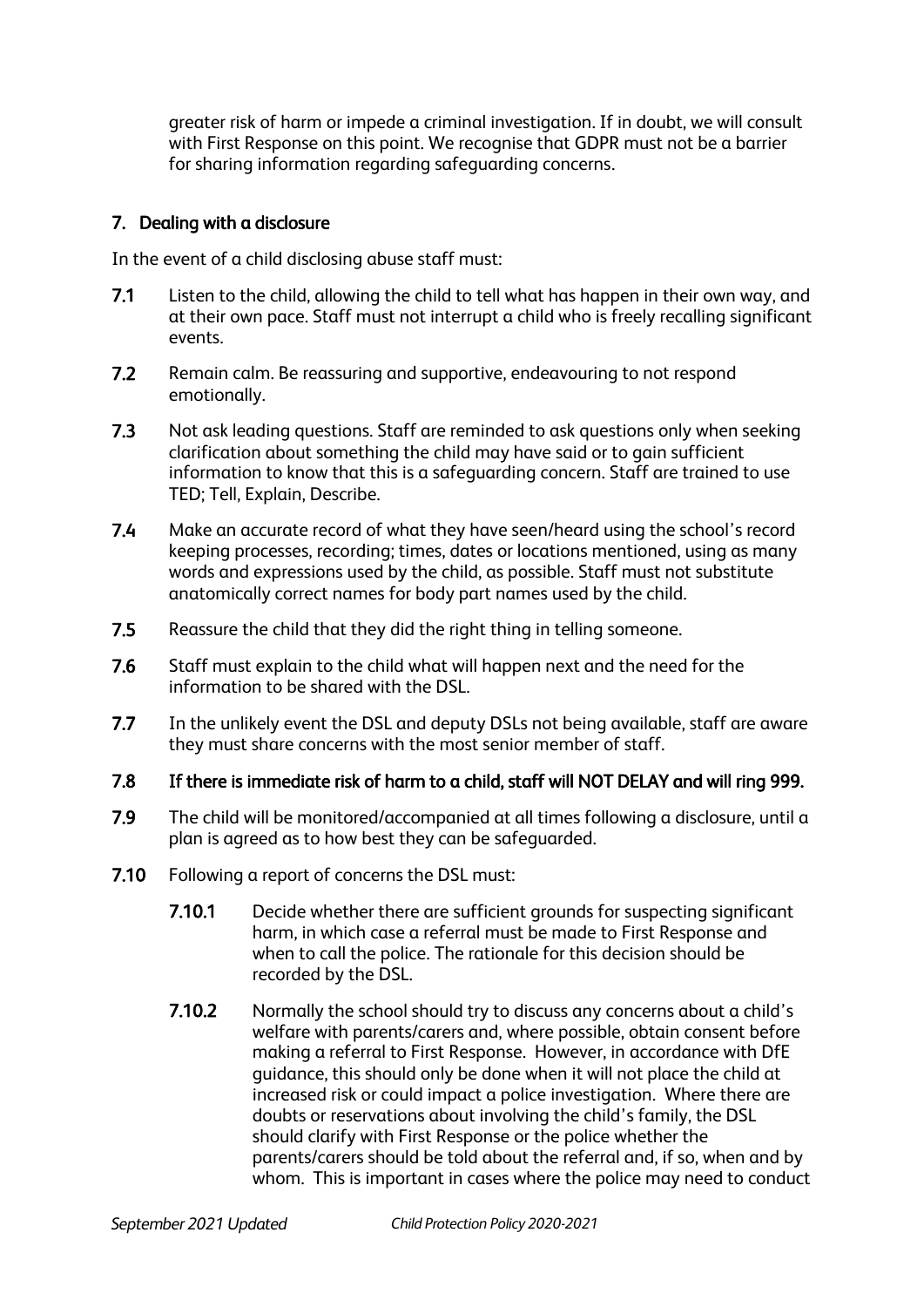a criminal investigation. The child's views should also be taken into account.

- **7.10.3** If there are grounds to suspect a child is suffering or is likely to suffer significant harm, the DSL (or Deputy) must contact First Response by telephone in first instance and then completing the Multi Agency Referral Form (MARF) making a clear statement of:
	- the known facts
	- any suspicions or allegations
	- whether or not there has been any contact with the child's family
- 7.10.4 If the child is in immediate danger and urgent protective action is required, the police must be called. The NPCC- [When to call the police](https://www.npcc.police.uk/documents/Children%20and%20Young%20people/When%20to%20call%20the%20police%20guidance%20for%20schools%20and%20colleges.pdf) helps designated safeguarding leads to understand when they should consider calling the police and what to expect when they do. The DSL must then notify First Response of the occurrence and what action has been taken.
- 7.10.5 If a child needs urgent medical attention, the DSL (or Deputy) should call an ambulance via 999. The DSL should contact First Response to seek advice about informing parents/carers.

# 8. Multi-agency working

- 8.1 Schools have a pivotal role to play in multi-agency safeguarding arrangements. The governing body should ensure that the school contributes to multi-agency working in line with statutory guidance [Working Together to Safeguard Children.](https://www.gov.uk/government/publications/working-together-to-safeguard-children--2)
- 8.2 When named as a relevant agency and involved in safeguarding arrangements, the Royal Grammar School will co-operate alongside other agencies with the published arrangements.
- 8.3 the Royal Grammar School will contribute to inter-agency plans to offer children support of early help and those children supported through child protection plans.
- 8.4 the Royal Grammar School will allow access for and work with children's social care to conduct or consider whether to conduct as section17 or section 47 assessment.

# 9. Supporting Staff

- 9.1 We recognise that staff becoming involved with a child who has suffered harm, or appears to be likely to suffer harm, could find the situation stressful and upsetting.
- 9.2 We will support such staff by providing an opportunity to talk through their anxieties with the DSL and to seek further support if necessary. This could be provided by the Headteacher or another trusted colleague and/or a representative of a professional body or trade union, as appropriate.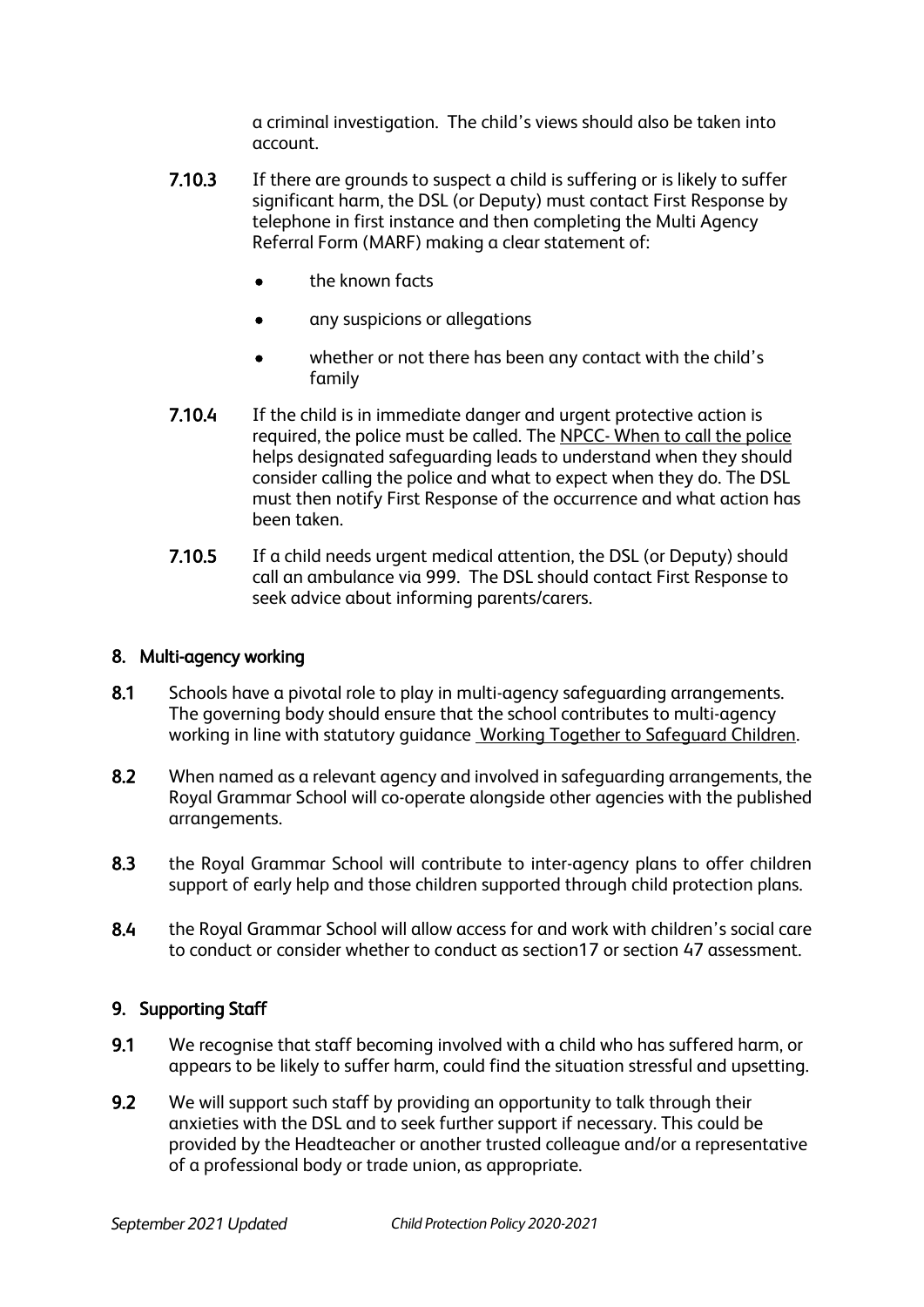- 9.3 In consultation with all staff, we have adopted a Code of Conduct for staff working in our school. This forms part of staff induction and is in the staff handbook. All staff know how to access the Code of Conduct to refer to it; it is in the Policies and Safeguarding sections on SharePoint.
- 9.4 All staff are required to sign that they have read, understood and agree to comply with the agreed standards of practice set out in the staff Code of Conduct.

#### 10. Allegations against staff and volunteers (including Governors)

- 10.1 Here at The Royal Grammar School, we have our own procedures for managing concerns and/or allegations against those working in school to include staff, supply teacher, volunteers and contractors.
- 10.2 KCSIE 2021- Part four contains comprehensive guidance covering the two levels of allegations/concern:
	- 1. allegations that may meet the harms threshold

2. Allegations/concerns that do not meet the harms threshold- referred to for the purpose of this guidance as 'low level concerns'. [\(Buckinghamshire Continuum](https://www.buckssafeguarding.org.uk/childrenpartnership/professionals/continuum-of-need/)  [of Need\)](https://www.buckssafeguarding.org.uk/childrenpartnership/professionals/continuum-of-need/)

- 10.3 All school staff, supply staff and volunteers must take care not to place themselves in a vulnerable position with a child. It is always advisable for interviews or work with individual children or parents/carers to be conducted in view of other adults (See also section 7 above). There must be no 1:1 contact between staff and pupils which is not "open to the casual observer", including virtual and online interaction.
- 10.4 We understand that a pupil may make an allegation against a member of staff, supply staff or a volunteer. If such an allegation is made, the member of staff notified of the allegation will immediately inform the Headteacher or the most senior teacher if the Headteacher is not present.
- 10.5 At the Royal Grammar School, we recognise that an allegation may be made if a member of staff, a member of supply staff, a volunteer or a contractor has:
	- Behaved in a way that has harmed a child, or may have harmed a child
	- Possibly committed a criminal offence against or related to a child
	- Behaved towards a child or children in a way that indicates he or she may pose a risk of harm to children
	- Behaved or may have behaved in a way that indicates they may not be suitable to work with children. This includes behaviours both inside and outside of school.
- 10.6 The Headteacher/Senior Teacher on all such occasions must immediately discuss the content of the allegation with the Local Authority Designated Officer (LADO). The purpose of an initial discussion is for the LADO and the Case Manager to consider the nature, content and context of the allegation and agree a course of action.
- 10.7 The Head Teacher/Senior Teacher must: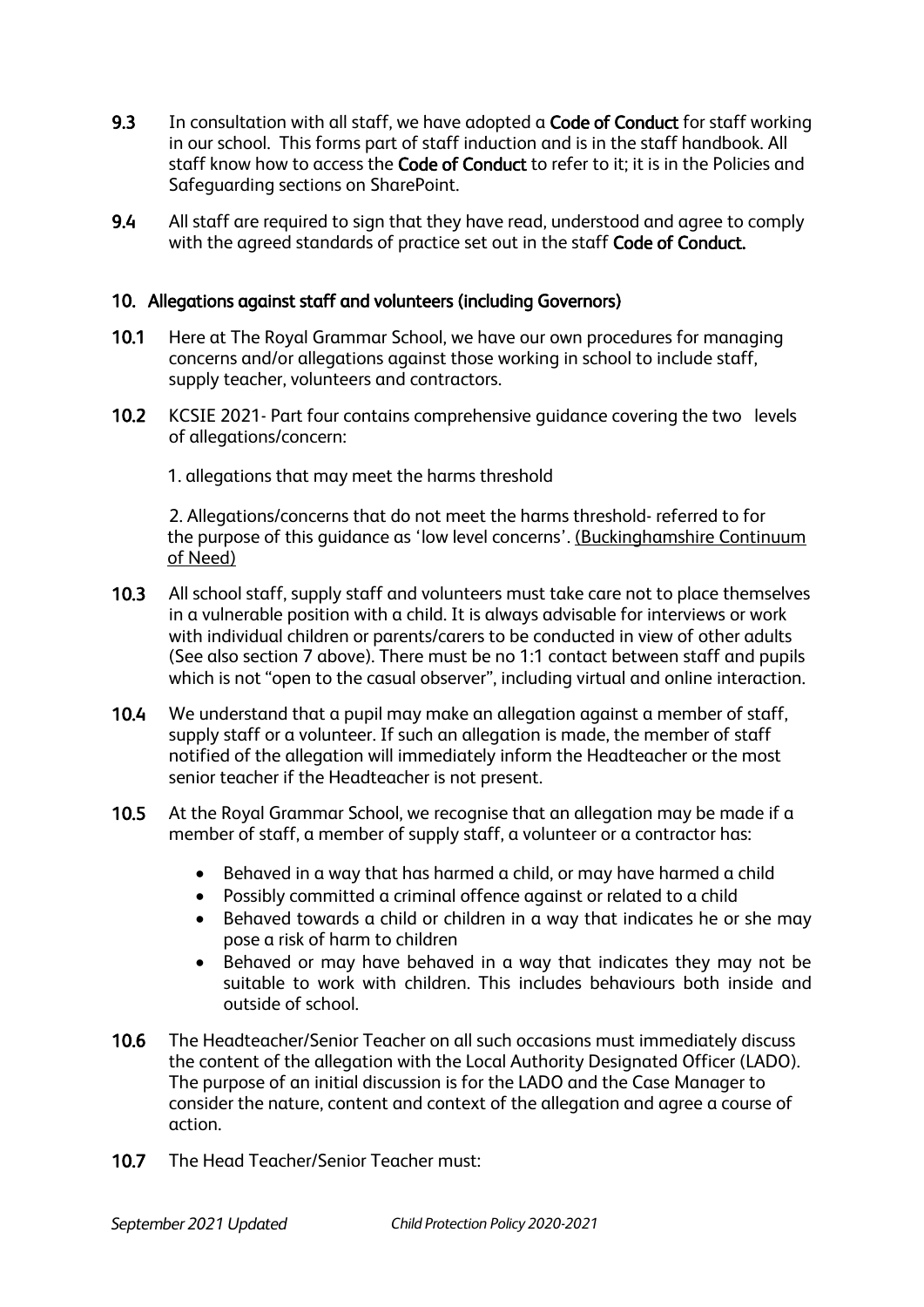- 10.7.1 Follow all advice given by the LADO throughout the investigation process, including how to manage the staff member, supply teacher or volunteer against whom the allegation is made, as well as supporting other staff, supply teachers and volunteers within the workplace.
- 10.7.2 Follow all advice given by the LADO relating to supporting the child making the allegation, as well as other children connected to the organisation.
- 10.7.3 Ensure feedback is provided to the LADO about the outcome of any internal investigations.
- 10.8 If the allegation made to a member of staff concerns the Headteacher, the person receiving the allegation will immediately inform the Chair of Governors who will consult the LADO without notifying the Headteacher first.
- 10.9 The school will follow the local safeguarding procedures for managing allegations against staff, supply teachers and volunteers, a copy of which can be found in the Employee's Handbook which can be found in the staff area of SharePoint.
- 10.10 Suspension of the member of staff against whom an allegation has been made needs careful consideration and, if necessary, we will consult with the LADO in making this decision. Guidance will also be sought from HR.
- 10.11 If a suspension is made, restrictions will apply to all staff, supply teachers and volunteers regarding contact with them whilst they are suspended, including contact via social media, such as Facebook and Twitter.
- 10.12 Our lettings agreement for other users requires that the organiser will follow the Buckinghamshire County Council procedures for managing allegations against staff and where necessary, the suspension of adults from school premises.
- 10.13 Should an individual staff member, supply teacher, governor or volunteer be involved in child protection, other safeguarding procedures or Police investigations in relation to abuse or neglect, they must immediately inform the Head Teacher. In these circumstances, the school will need to assess whether there is any potential for risk of transfer to the workplace and the individual's own work with children.

# 11. Whistleblowing

- 11.1 We have a Whistleblowing Policy which can be found in the staff area SharePoint under the heading "Policies and Guidance". Staff are required to familiarise themselves with this document during their induction period.
- 11.2 All staff must be aware of their duty to raise concerns about the attitude or actions of colleagues and report their concerns to the Headteacher or Chair of Governors.

#### 12. Physical intervention/Positive handling

12.1 Our policy on physical intervention/positive handling by staff is set out separately, as part of our Behaviour Policy and the Staff Code of Conduct.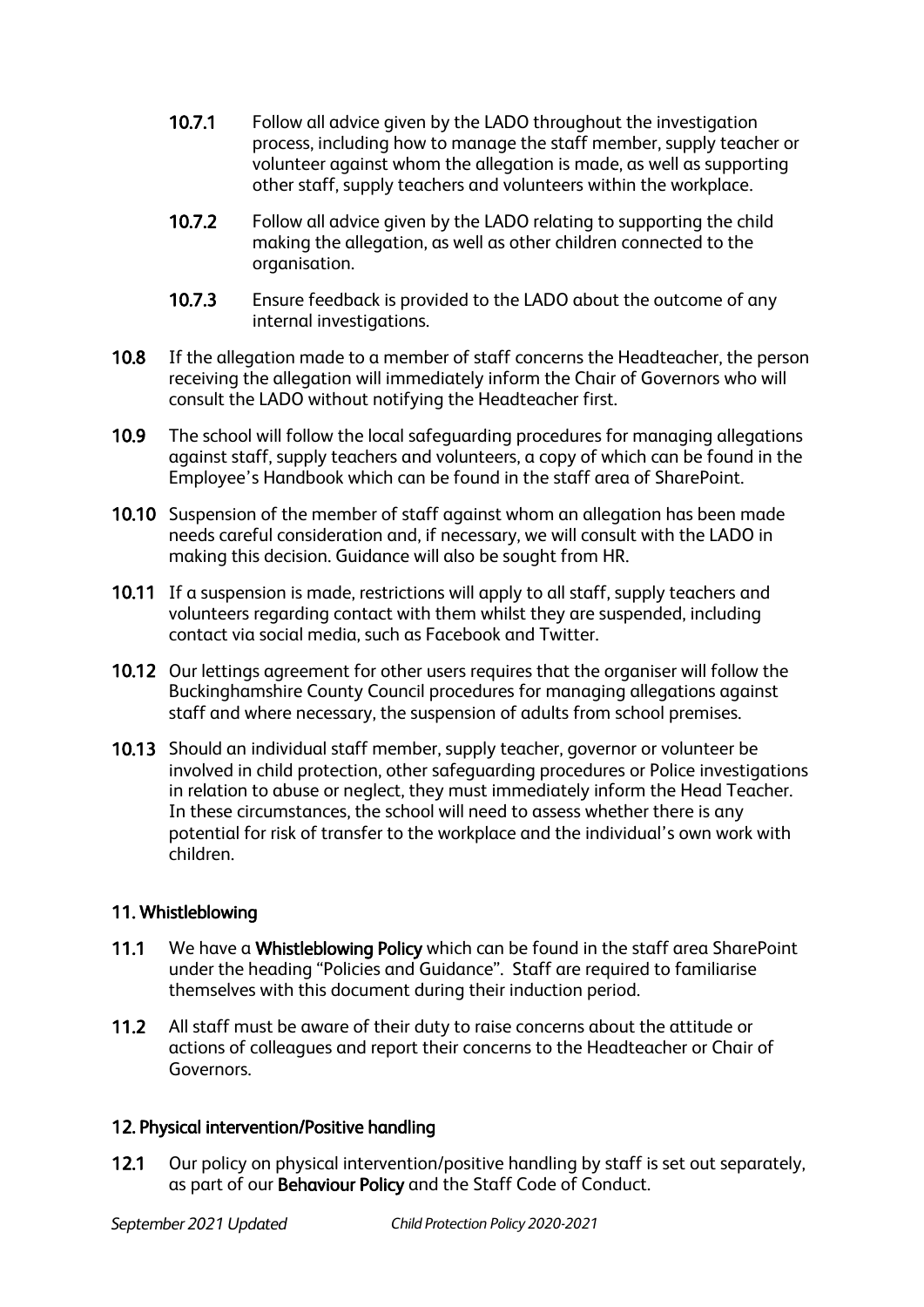# 13. Anti-Bullying

13.1 Anti-Bullying is referenced within the Anti-Bullying Policy and measures are in place to prevent and respond to all forms of bullying, which acknowledges that to allow or condone bullying may lead to consideration under child protection procedures. The Anti-Bullying Policy is available to all staff, parents/carers and pupils. We also have an Anti-Bullying Charter which is displayed in every classroom.

#### 14. Discriminatory Incidents

14.1 In line with the Equalities Act 2010, our Equalities and Cohesion Policy addresses all forms of discriminatory incidents. It takes into account the guidance offered by the Buckinghamshire guidance document 'Equally Safe – Dealing with Prejudice Related Incidents Guidance for Schools'.

#### 15. Health and Safety

- 15.1 We recognise the importance of safeguarding pupils throughout the school day. Our Health and Safety policy reflects the consideration we give to the protection of our children, both physically and emotionally, within the school environment.
- 15.2 Pupils who leave the site during the school day do so only with the written permission of a parent/carer and are collected by an authorised adult where appropriate. The school should be notified by the parents/carers regarding whom they have authorised for this task. When students leave the site or return to the site during the school day they must report to the Student Hub. The Sixth Form may leave the site at specified and agreed times.
- 15.3 In the event of a pupil going missing during the course of the school day we will carry out immediate checks to ensure the pupil is not on site, we will then make contact with the pupil's parents/carers and inform the police.

#### 16. Prevent Duty

- 16.1 We are aware of the Prevent Duty under Section 26 of the Counter Terrorism and Security Act 2015 to protect young people from being drawn into terrorism. This is as a safeguarding matter like any other and these processes will be applied to support children and their families where vulnerabilities are identified. The designated safeguarding lead, deputies and other senior leaders should familiarise themselves with the revised [Prevent duty guidance: for England and Wales,](https://www.gov.uk/government/publications/prevent-duty-guidance) especially paragraphs 57-76, which are specifically concerned with schools.
- 16.2 All school staff and governors have completed Prevent training.
- 16.3 We have in place and monitor appropriate web filtering systems so that pupils cannot view potentially extreme material.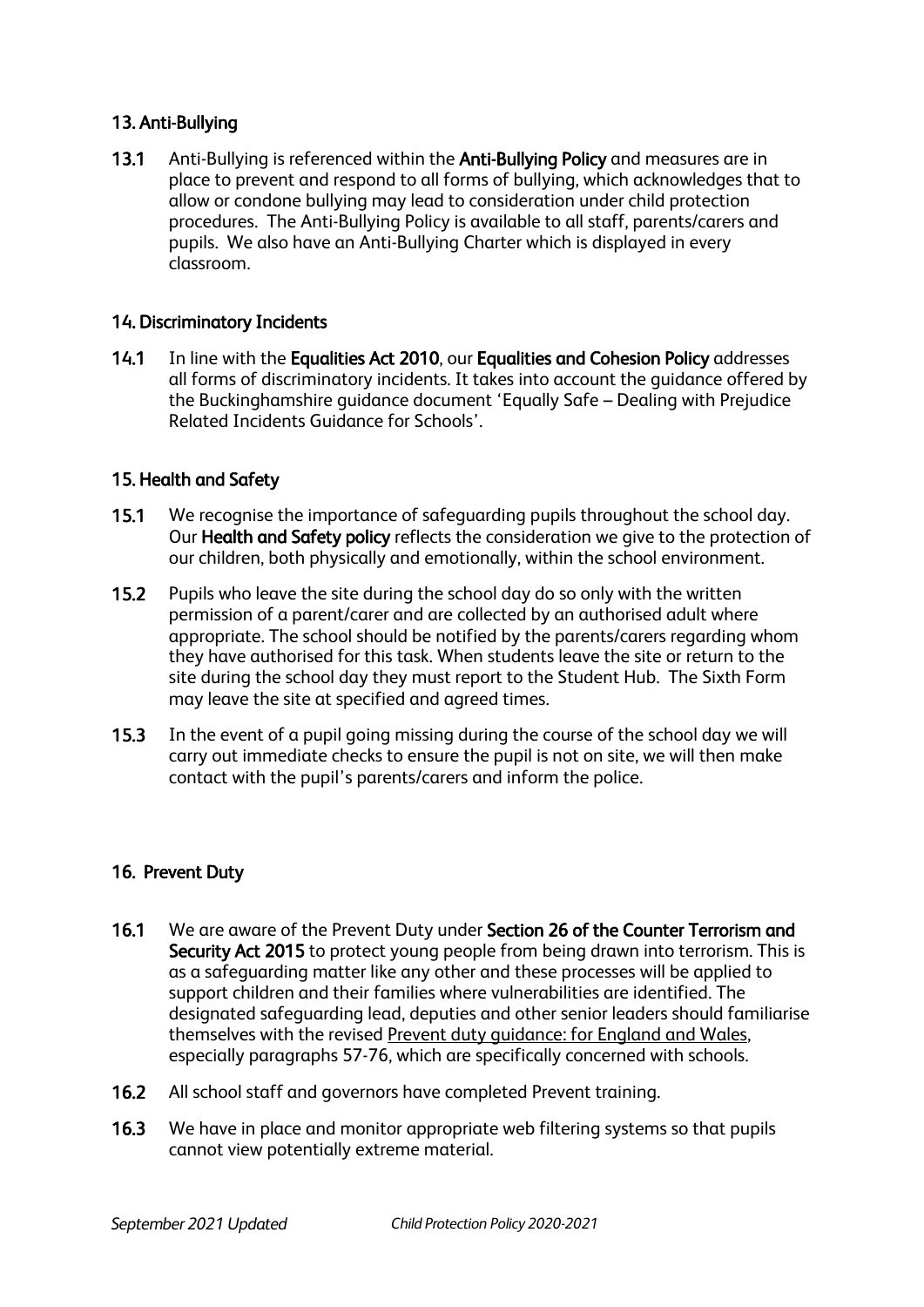16.4 Staff understand the need for a culture of vigilance to be present in the school to support safeguarding. This includes awareness and sensitivity to changes in the attitudes of pupils, which may indicate they are at risk of radicalisation.

# 17. E-Safety

- 17.1 All staff are aware of the school policy on E-Safety which sets out our expectations relating to:
	- 17.1.1 Creating a safer online learning environment.
	- 17.1.2 Giving everyone the skills, knowledge and understanding to help children stay safe on-line, question the information they are accessing and support the development of critical thinking,
	- 17.1.3 Inspiring safe and responsible use of mobile technologies, to combat behaviours on-line which may make pupils vulnerable, including sharing of nude and sei nude images.
	- 17.1.4 Use of mobile technology both within school and on school trips/ outings
	- 17.1.5 Use of camera equipment, including smart phones,
	- 17.1.6 What steps to take if there are concerns and where to go for help,
	- 17.1.7 Staff use of social media as set out in the **Staff Code of Conduct**.
- 17.2 Cyber-bullying by children, via texts, social media and emails, will be treated as seriously as any other type of bullying and will be managed through our antibullying procedures. This includes sharing of nude and semi-nude images exchanged under threat or through coercion.
- 17.3 Pupils, staff and parents/carers are supported to understand the risks posed by:
	- 17.3.1 the CONTENT accessed by pupils
	- 17.3.2 their CONDUCT on-line
	- 17.3.3 and who they have CONTACT with in the digital world.
	- 17.3.4 COMMERCE risks such as online gambling, inappropriate advertising, phishing and or financial scams
- 17.4 The Royal Grammar School has online filtering and monitoring systems in place to ensure children are safeguarded from potentially harmful online material.
- 17.5 We have a separate Mobile Phone Policy which sets out the acceptable use of mobile technologies by pupils whilst onsite. This includes sanctions which will be applied when these boundaries are not adhered to.
- 17.6 Visitors to our school are respectfully requested to turn all mobile devices off. This is a safeguarding measure for our pupils.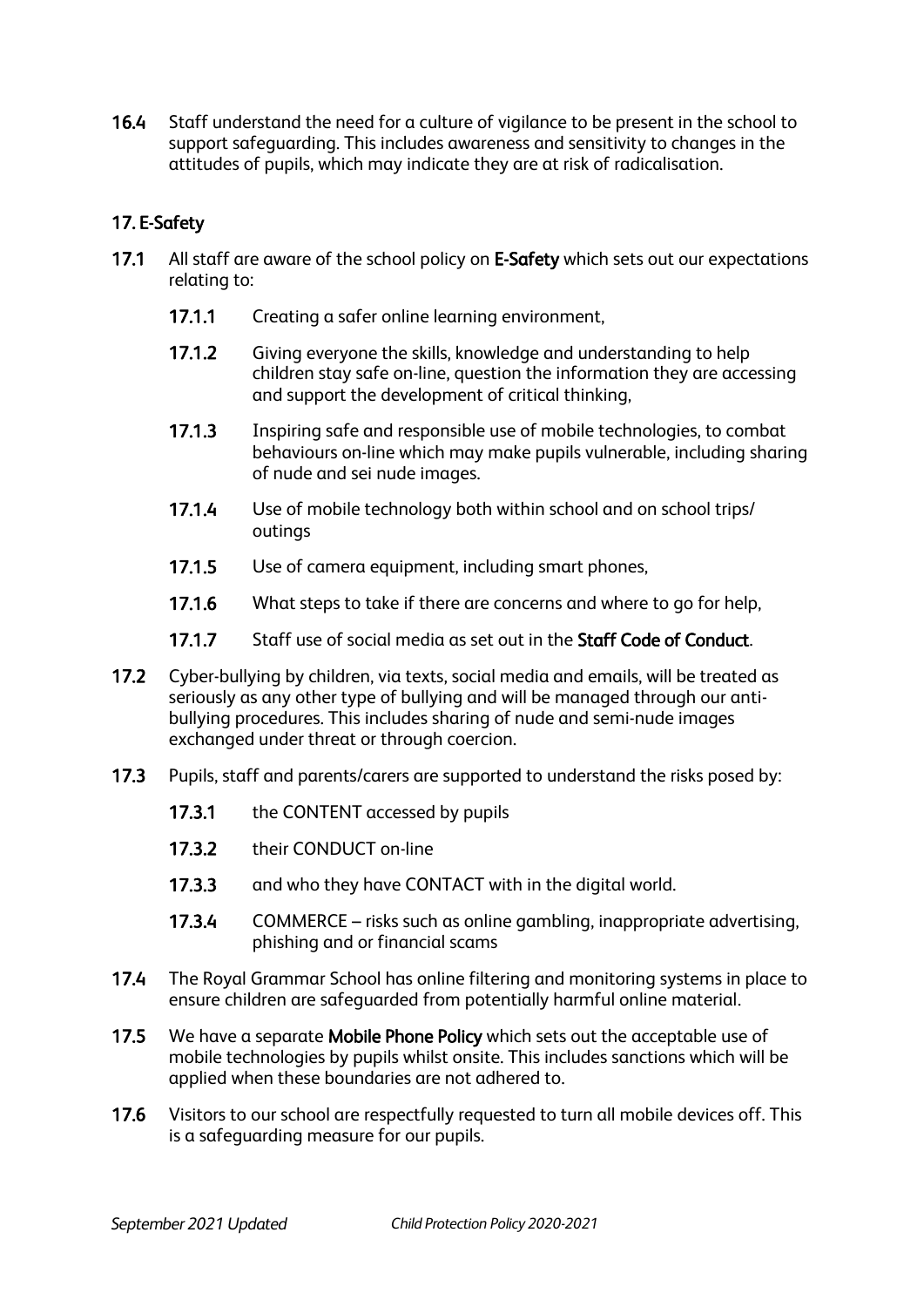- 17.7 Staff use of mobile technology whilst on site is set out in the Mobile Phone Policy and Staff Code of Conduct.
- 17.8 All staff receive awareness training in order to understand the risks children are exposed to online

#### 17.9 Education at home

Where children are being asked to learn online at home the DfE has provided advice to support schools and colleges do so safely: [safeguarding-in-schools](https://www.gov.uk/government/publications/covid-19-safeguarding-in-schools-colleges-and-other-providers/coronavirus-covid-19-safeguarding-in-schools-colleges-and-other-providers)colleges [and-other-providers](https://www.gov.uk/government/publications/covid-19-safeguarding-in-schools-colleges-and-other-providers/coronavirus-covid-19-safeguarding-in-schools-colleges-and-other-providers) and [safeguarding-and-remote-education](https://www.gov.uk/guidance/safeguarding-and-remote-education-during-coronavirus-covid-19) 

## 18. Sending nude or semi-nude images

Sending nude or semi-nude images, is one of a number of 'risk-taking' behaviours associated with the use of digital technologies, social media or the internet. It is accepted that children experiment and challenge boundaries and therefore the risks associated with 'online' activity can never be completely eliminated.

- 18.1 Staff, pupils and parents/carers are supported, via training, to understand the creation and sharing of sexual imagery, such as photos or videos, of under 18s is illegal. This includes images of pupils themselves if they are under the age of 18.
- 18.2 Any youth produced sexual imagery disclosures will follow the normal safeguarding practices and protocols for our school. We will also use the guidelines for responding to incidents, as set out in: Sharing nudes and semi-nudes: advice for education settings working with children and young people - GOV.UK (www.gov.uk) produced by the UK Council for Internet Safety.
- 18.3 If the incident meets the threshold it may be necessary to refer to the police in a timely manner; contact will be through a safer schools officer, a PCSO (Police Community Security Officer), local neighbourhood police or by dialling 101. Such a report will result in an Outcome 21 record being generated by the police. We will always endeavour to speak to the parents/carers of the pupils involved prior to any report being made to the police.

# 19. Peer on Peer Abuse

The Royal Grammar School believes that all children have a right to attend school and learn in a safe environment free from harm by both adults and other pupils. We recognise that some safeguarding concerns can occur via peer on peer abuse.

- 19.1 All staff operate a zero-tolerance policy to peer on peer abuse and will not pass off incidents as 'banter' or 'just growing up'.
- 19.2 All staff recognise that peer on peer issues may include, but may not be limited to:
	- 19.2.1 Bullying (including cyber bullying)
	- 19.2.2 Racial abuse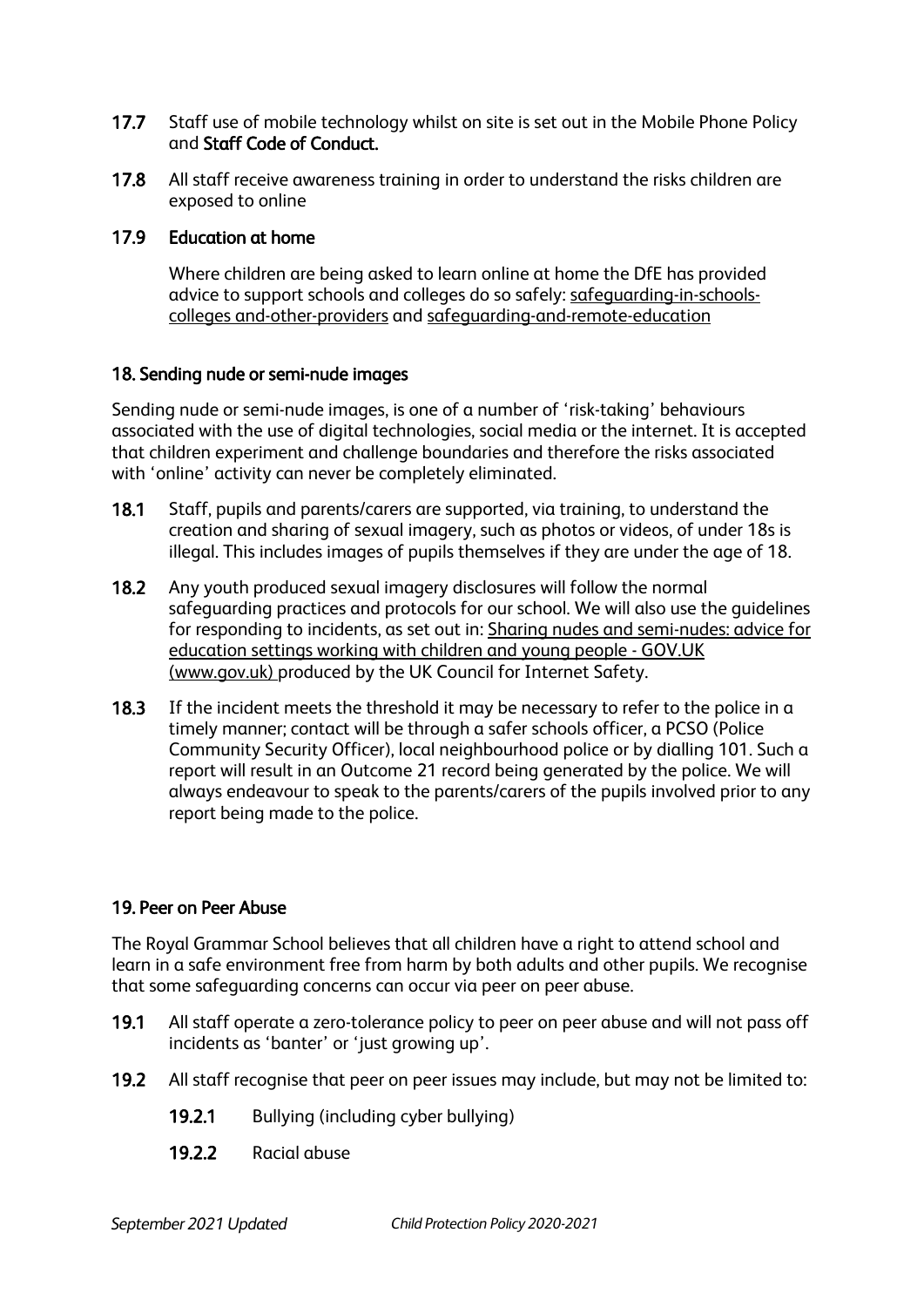- 19.2.3 Physical abuse, such as hitting, hair-pulling, shaking, biting or other forms of physical harm
- 19.2.4 Sexual violence and sexual harassment
- 19.2.5 Causing someone to engage in sexual activity without consent, such as forcing someone to strip, touch themselves sexually, or to engage in sexual activity with a third party.
- 19.2.6 Abuse related to sexual orientation or identity
- 19.2.7 Sending nude or semi-nude images as set out in section 17 (consensual & non-consensual)
- 19.2.8 Upskirting and Initiation type violence and rituals
- 19.2.9 Emotional abuse
- 19.2.10 Abuse with an intimate partner
- 19.3 All staff should be able to reassure victims that they are being taken seriously and that they will be supported and kept safe.
- 19.4 The following will be considered when dealing with incidents:
	- 19.4.1 Whether there is a large difference in power between the victim and perpetrator i.e. size, age, ability, perceived social status or vulnerabilities, including SEN/D, Child Protection/Child In Need or Looked After Children.
	- 19.4.2 Whether the perpetrator has previously tried to harm or intimidate pupils
	- 19.4.3 Any concerns about the intentions of the alleged perpetrator
- 19.5 In order to minimise the risk of peer on peer abuse taking place, school must:
	- 19.5.1 Deliver RE/RSE/PSHE to include teaching pupils about how to keep safe and understanding what acceptable behaviour looks like
	- 19.5.2 Ensure that pupils know that all members of staff will listen to them if they have concerns and will act upon them
	- 19.5.3 Have systems in place for any pupil to be able to voice concerns
	- 19.5.4 Develop robust risk assessments if appropriate
	- 19.5.5 Refer to any other relevant policies when dealing with incidents, such as the Behaviour Policy, the Anti-Bullying Policy and/or the Peer on Peer Abuse Policy
- 19.6 We recognise that 'Upskirting' involves taking a photograph under an individual's clothing without their knowledge. We understand that it causes the victim distress and humiliation. Staff recognise that 'Upskirting' is a criminal offence and must promptly report any such incidence to the Headteacher, DSL or most senior member of staff.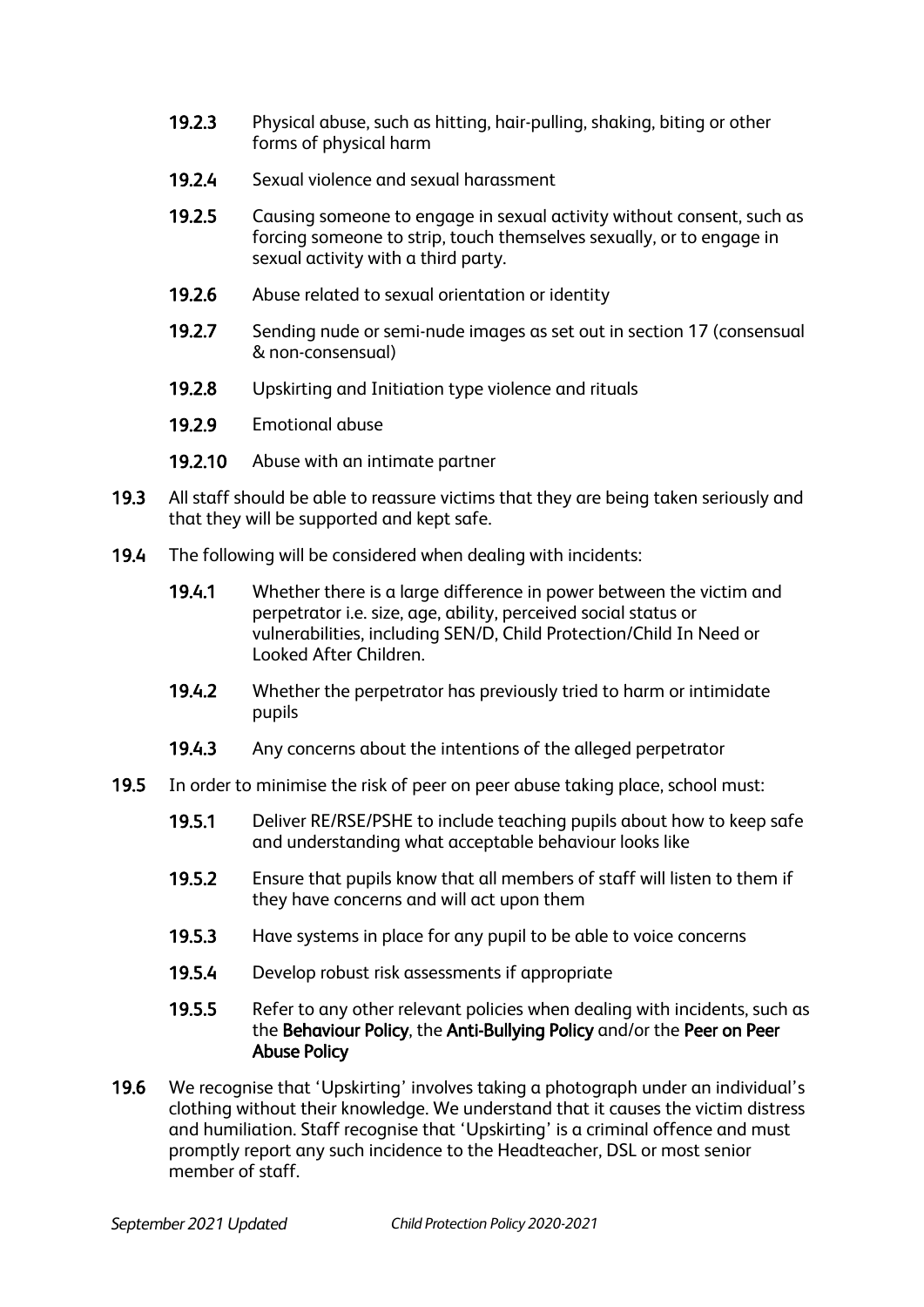19.7 Reference will be made to the following government guidance and part 5 of the Keeping Children Safe in Education, Sept 2021 to ensure that all staff have an understanding of the serious nature of sexual violence and sexual harassment between children in schools. [Sexual violence and sexual harassment between](https://www.gov.uk/government/publications/sexual-violence-and-sexual-harassment-between-children-in-schools-and-colleges)  [children in schools and colleges -](https://www.gov.uk/government/publications/sexual-violence-and-sexual-harassment-between-children-in-schools-and-colleges) GOV.UK

# 20. Sexual Violence and Harassment

- 20.1. Sexual violence and sexual harassment can occur between two children of any age and sex. It can occur through a group of children sexually assaulting or sexually harassing a single child or group of children. This can occur online, face to face (both physically and verbally) and can take place inside or outside of school. As set out in Part five of the KCSIE 2021 & the RGS Peer on Peer Abuse Policy, all staff maintain an attitude of 'it could happen here' and it is never acceptable.
- 20.2. All staff have a responsibility to address inappropriate behaviour in a timely manner, however seemingly insignificant it may appear.
- 20.3. All victims will be reassured that they are being taken seriously and that they will be supported and kept safe. No child will ever be made to feel ashamed for making a report or that they are creating a problem for our school.

# 21. Cultural Issues

- 21.1 As a school we are aware of the cultural diversity of the community around us and work sensitively to address the unique culture of our pupils and their families as they relate to safeguarding and child protection. This includes children at risk of harm from abuse arising from culture, faith and belief on the part of their parent, carer or wider community.
- 21.2 Staff must report concerns about abuse linked to culture, faith and beliefs in the same way as other child protection concerns.

# 22. So Called 'Honour' Based Violence

- 22.1 Staff at our school understand there is a legal duty to report known cases of Female Genital Mutilation (FGM) and So Called 'Honour' Based Abuse to the police and they will do this with the support of the DSL. [Mandatory reporting of](https://www.gov.uk/government/publications/mandatory-reporting-of-female-genital-mutilation-procedural-information)  [female genital mutilation: procedural information -](https://www.gov.uk/government/publications/mandatory-reporting-of-female-genital-mutilation-procedural-information) GOV.UK
- 22.2 Our school is aware of the need to respond to concerns relating to forced marriage and understand that it is illegal, a form of child abuse and a breach of children's rights. We recognise some pupils, due to capacity or additional learning needs, may not be able to give an informed consent and this will be dealt with under our child protection processes. The Royal Grammar School staff can contact the Forced Marriage Unit if they need advice or information. Contact 020 7008 0151 [fmu@fco.gov.uk](mailto:fmu@fco.gov.uk)
- 22.3 We are aware of the signs of FGM Female genital mutilation (FGM) INSPCC
- 22.4 We recognise both male and female pupils may be subject to honour based abuse e.g. where children's cultural background are at odds with their behaviours such as sexuality, under-age sex, relationships, gender identity or life style choices.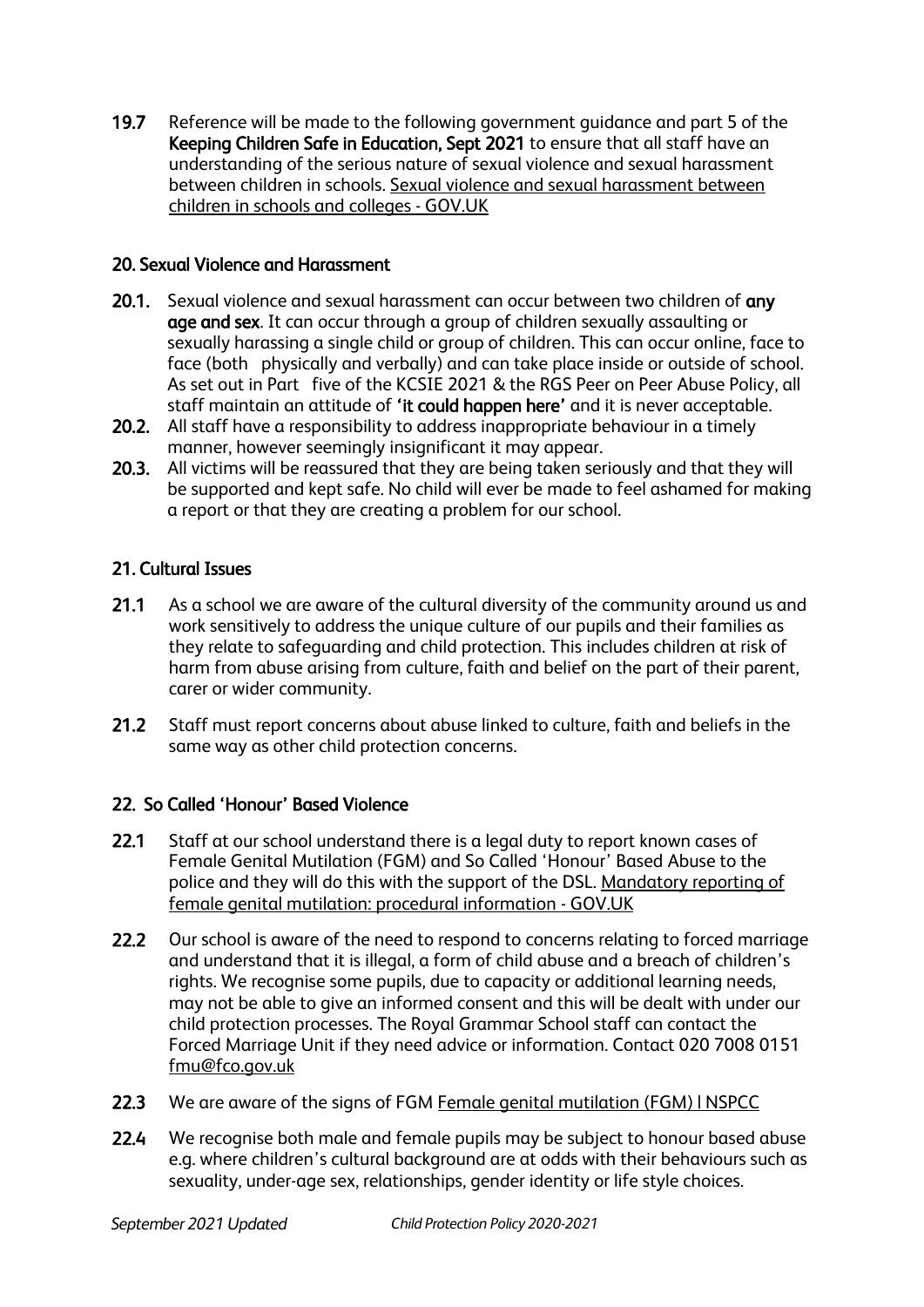- 22.5 We promote awareness through training and access to resources, ensuring that the signs and indicators are known and recognised by staff.
- 22.6 Any suspicions or concerns for forced marriage are reported to the DSL who will refer to First Response or the police if emergency action is required.

# 23. Contextual Safeguarding

Contextual Safeguarding is an approach to understanding, and responding to, children's experiences of significant harm beyond their families. It recognises that the different relationships that children form in their neighbourhoods, schools and online can feature violence and abuse. Parents and carers may have little influence over these contexts, and children's experiences of extra-familial abuse can undermine parent/carer-children relationships. Extra-familial harms take a variety of different forms and children can be vulnerable to multiple harms including (but not limited to) sexual exploitation, criminal exploitation, and serious youth violence.

- 23.1 At the Royal Grammar School, we recognise that pupils may encounter safeguarding issues that happen in the wider community and we will respond to such concerns, reporting to the appropriate agencies in order to support and protect the pupil.
- 18.1. All staff, and especially the DSLs, will consider the context of incidents that occur outside of school to establish if situations outside of their families may be putting the pupil's welfare and safety at risk of abuse or exploitation, including (but not limited to) sexual exploitation, criminal exploitation and serious youth violence.
- 23.2 Children who may be alleged perpetrators will also be supported to understand the impact of contextual issues on their safety and welfare.
- 23.3 In such cases the individual needs and vulnerabilities of each child will be considered.

Further guidance can be found at: <https://contextualsafeguarding.org.uk/>

# 24. Serious Violence

- 24.1 All staff are aware of signs and indicators which may signal that children are at risk from, or are involved with, serious violent crime. These may include increased absence from school, a change in friendships or relationships with older individuals or groups, a significant decline in performance, signs of self-harm or significant change in well-being or signs of assault or unexplained injuries. Staff are aware that unexplained gifts or new possessions could also indicate that children have been approached by, or are involved with, individuals associated with criminal networks or gangs.
- 24.2 At the Royal Grammar School, we are aware of the range risk factors which increase the likelihood of involvement in serious violence such as being male, having been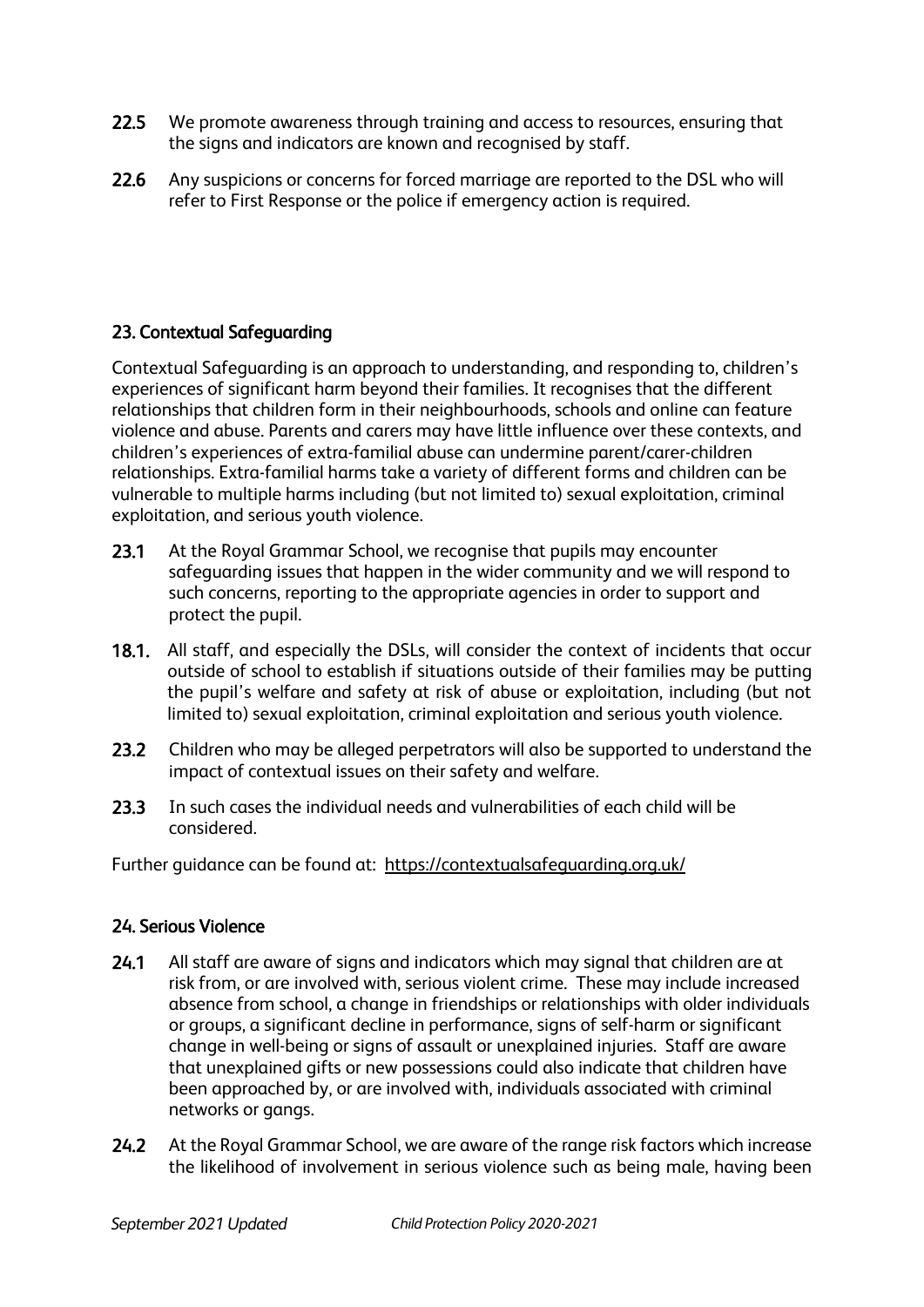frequently absent or permanently excluded from school, having experienced child maltreatment and having been involved in offending such as theft or robbery. School will take appropriate measures to manage any situations arising. [Preventing](https://assets.publishing.service.gov.uk/government/uploads/system/uploads/attachment_data/file/418131/Preventing_youth_violence_and_gang_involvement_v3_March2015.pdf)  youth violence and gang involvement - [Practical advice for schools and colleges](https://assets.publishing.service.gov.uk/government/uploads/system/uploads/attachment_data/file/418131/Preventing_youth_violence_and_gang_involvement_v3_March2015.pdf)  [\(publishing.service.gov.uk\)](https://assets.publishing.service.gov.uk/government/uploads/system/uploads/attachment_data/file/418131/Preventing_youth_violence_and_gang_involvement_v3_March2015.pdf) 

## 25. Domestic Abuse

The cross-government definition of domestic violence and abuse is: any incident or pattern of incidents of controlling, coercive, threatening behaviour, violence or abuse between those aged 16 or over who are, or have been, intimate partners or family members regardless of gender or sexuality. The abuse can encompass, but is not limited to: psychological; physical; sexual; financial; and emotional.

All staff are aware that children can witness and be adversely affected by domestic abuse in the context of their home life where domestic abuse occurs between family members. Exposure to domestic abuse and/or violence can have a serious, long lasting emotional and psychological impact on children. In some cases, a child may blame themselves for the abuse or may have had to leave the family home as a result.

The Royal Grammar School recognise that some groups of children are potentially at greater risk of harm.

#### 26. Children potentially at greater risk of harm

Children who need a social worker (Child in Need and Child Protection Plans)

- 26.1 Children may need a social worker due to safeguarding or welfare needs. Children may need this help due to abuse, neglect and complex family circumstances. A child's experiences of adversity and trauma can leave them vulnerable to further harm, as well as educationally disadvantaged in facing barriers to attendance, learning, behaviour and mental health.
- 26.2 Local authorities should share the fact a child has a social worker, and the designated safeguarding lead and deputies should hold and use this information so that decisions can be made in the best interests of the pupil's safety, welfare and educational outcomes. This should be considered as a matter of routine.
- 26.3 Where children need a social worker, this should inform decisions about safeguarding (for example, responding to unauthorised absence or missing education where there are known safeguarding risks) and about promoting welfare (for example, considering the provision of pastoral and/or academic support, alongside action by statutory services).

#### 27. Mental Health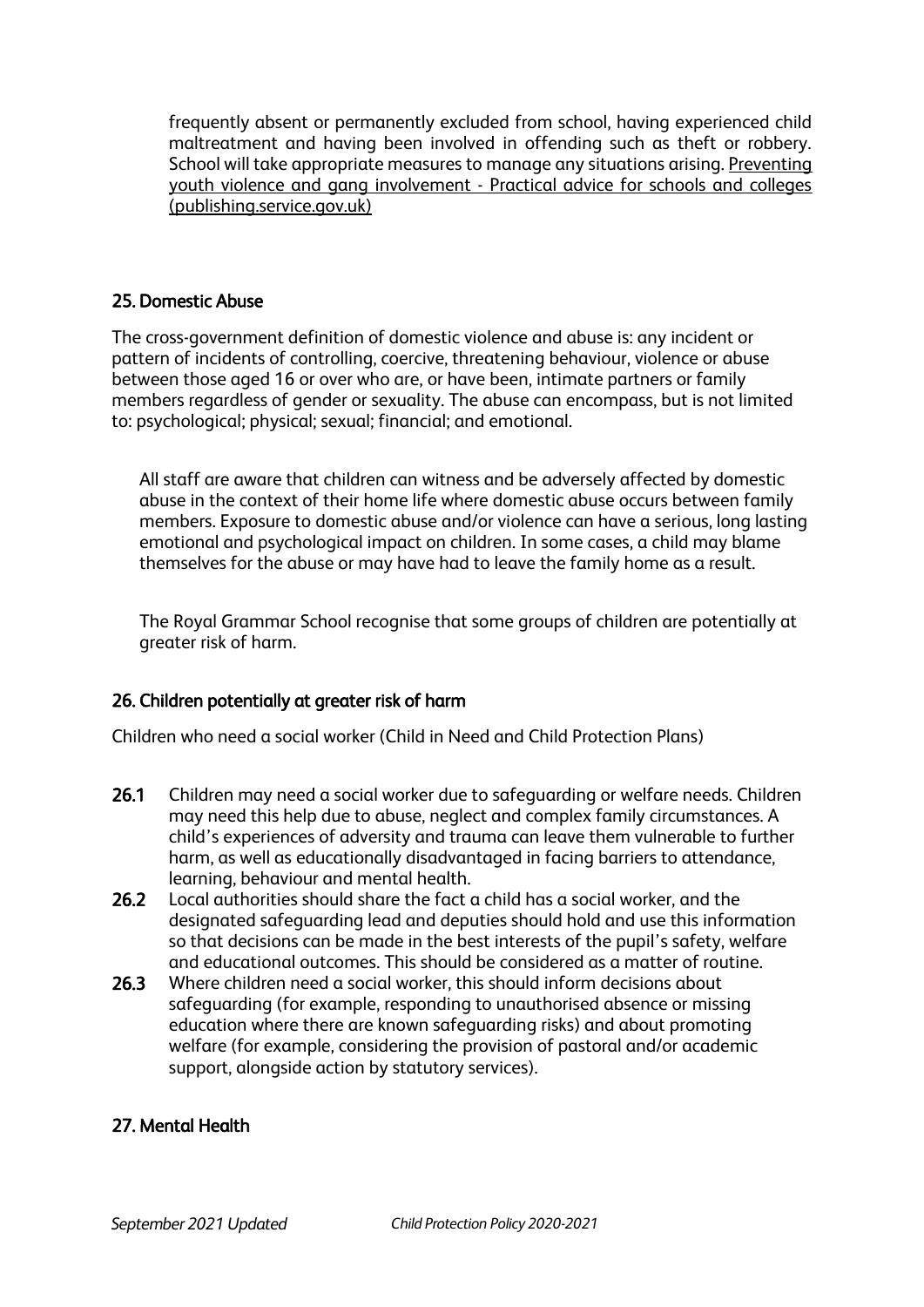- 27.1 All staff should also be aware that mental health problems can, in some cases, be an indicator that a child has suffered or is at risk of suffering abuse, neglect or exploitation.
- 27.2 Only appropriately trained professionals, such as doctors, should attempt to make a diagnosis of a mental health problem. Staff, however, are well placed to observe children day-to-day and identify those whose behaviour suggests that they may be experiencing a mental health problem or be at risk of developing one. If staff have concerns about a potential mental health issue they must report this to a DSL and follow it up with a written report using the RGS Child Protection and Welfare Concern reporting procedures.
- 27.3 Where children have suffered abuse and neglect, or other potentially traumatic adverse childhood experiences, this can have a lasting impact throughout childhood, adolescence and into adulthood. It is key that staff are aware of how these children's experiences, can impact on their mental health, behaviour and education.
- 27.4 If staff have a mental health concern about a pupil that is also a safeguarding concern, immediate action should be taken, following the procedures in this policy and speaking to the designated safeguarding lead or a deputy.

# 28. Use of Photography

• We will often use photographs and film to capture achievements, monitor a child's development and help promote successes within our school. We like to have a record of all the varied activities our pupils take part in and guidelines for the use of photography at the Royal Grammar School is set out in our Guidance on Photography

#### 29. Policy Review

29.1 The Governing Body of our school is responsible for ensuring the annual review of this policy. The date the next review is due is on the front cover of this policy.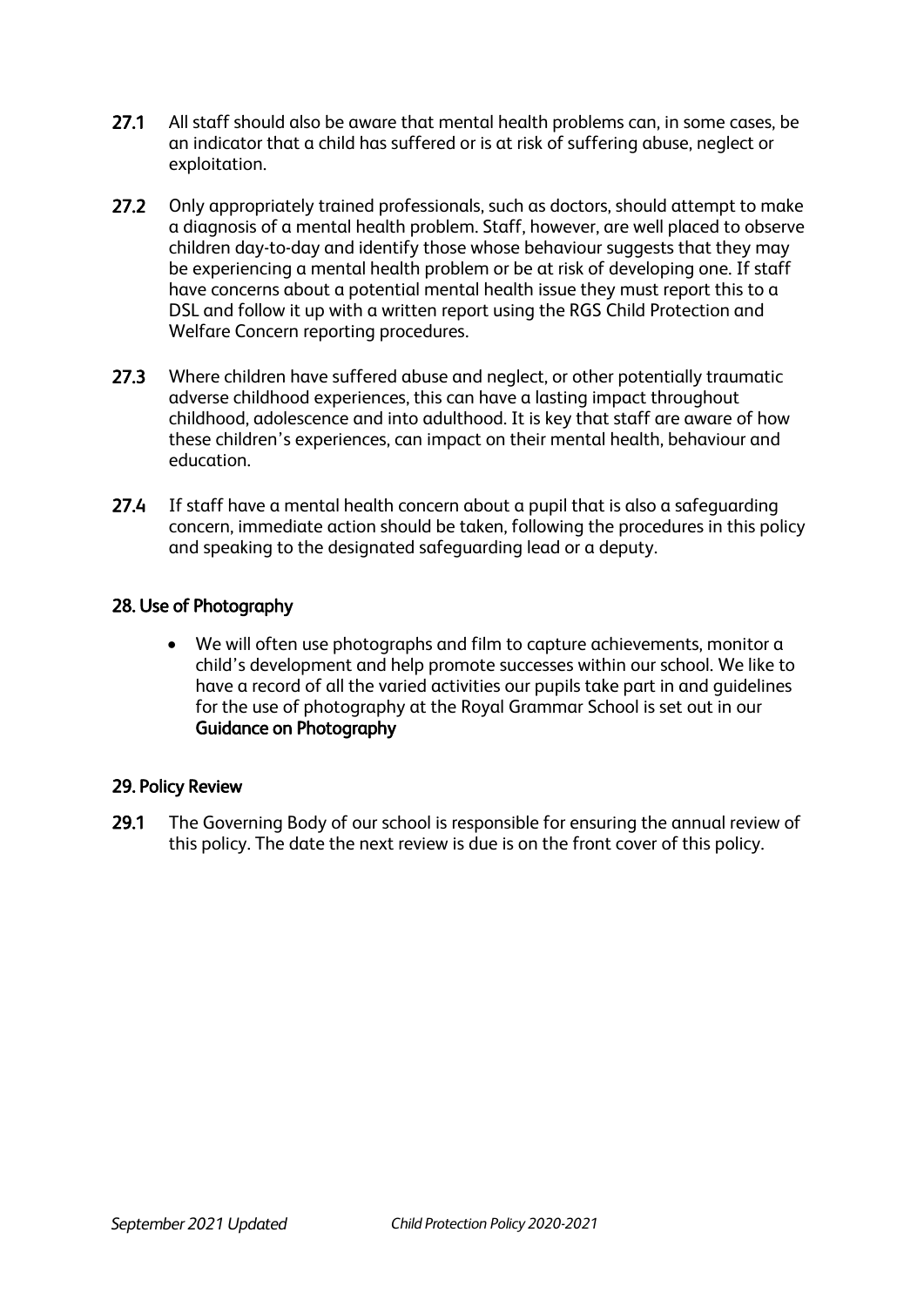# Appendix A

Everyone who works with children has a duty to safeguard and promote their welfare. They should be aware of the signs and indicators of abuse and know what to do and to whom to speak if they become concerned about a child or if a child discloses to them.

The following is intended as a reference for school staff and parents/carers if they become concerned that a child is suffering or likely to suffer significant harm.

The Children Act 1989 defines abuse as when a child is suffering or is likely to suffer 'significant harm'. Harm means ill treatment or the impairment of health or development. Four categories of abuse are identified:

#### Categories of Abuse

Child abuse is a form of maltreatment. Somebody may abuse or neglect a child by inflicting harm, or by failing to act to prevent harm. Children people may be abused in a family or in an institutional or community setting by those known to them or, more rarely, by others. Abuse can take place wholly online, or technology may be used to facilitate offline abuse. Children may be abused by an adult or adults, or another child or children.

#### Physical Abuse

A form of abuse which may involve; hitting, shaking, throwing, poisoning, burning or scalding, drowning, suffocating, or otherwise causing physical harm to a child. Physical harm may also be caused when a parent or carer fabricates the symptoms of, or deliberately induces, illness in a child.

#### Emotional Abuse

The persistent emotional maltreatment of a child such as to cause severe and persistent adverse effects on the child's emotional development. It may involve conveying to a child that they are worthless or unloved, inadequate, or valued only insofar as they meets the needs of another person. It may include not giving the child opportunities to express their views, deliberately silencing them or 'making fun' of what they say or how they communicate. It may feature age or developmentally inappropriate expectations being imposed on children. These may include interactions that are beyond a child's developmental capability, as well as overprotection and limitation of exploration and learning, or preventing the child participating in normal social interaction. It may involve seeing or hearing the ill-treatment of another. It may involve serious bullying (including cyber bullying), causing children frequently to feel frightened or in danger, or the exploitation or corruption of children. Some level of emotional abuse is involved in all types of maltreatment of a child, though it may occur alone.

#### Sexual Abuse

Involves forcing or enticing a child to take part in sexual activities, not necessarily involving a high level of violence, whether or not the child is aware of what is happening. The activities may involve physical contact, including assault by penetration (for example, rape or oral sex) or non-penetrative acts such as masturbation, kissing, rubbing and touching outside of clothing. They may also include non-contact activities, such as involving children in looking at, or in the production of, sexual images, watching sexual activities, encouraging children to behave in sexually inappropriate ways, or grooming a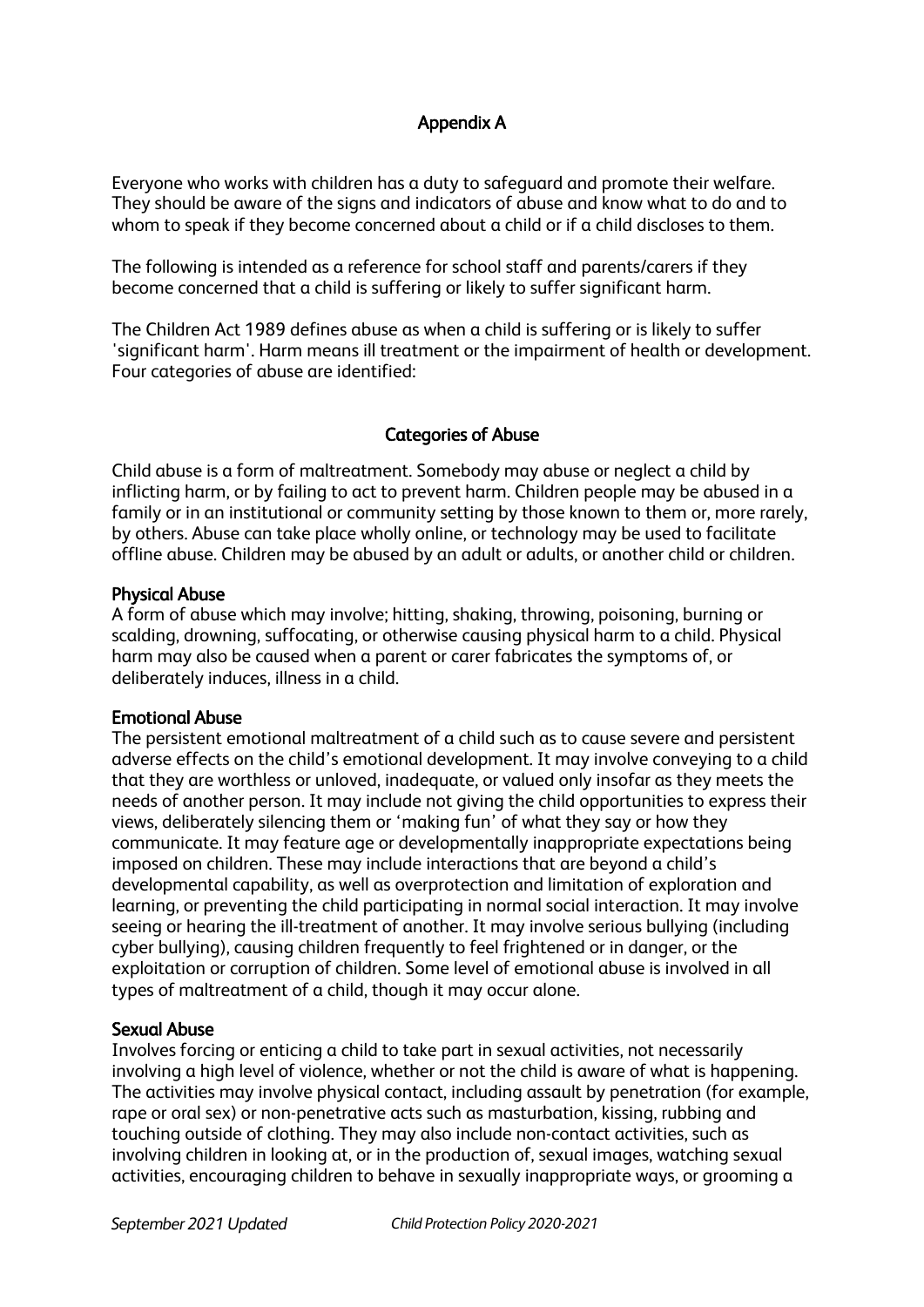child in preparation for abuse. Sexual abuse can take place online and technology can be used to facilitate offline abuse. Sexual abuse is not solely perpetrated by adult males. Women can also commit acts of sexual abuse, as can other children. The [Brook Sexual](https://www.brook.org.uk/our-work/the-sexual-behaviours-traffic-light-tool)  [Behaviours Traffic Light Tool](https://www.brook.org.uk/our-work/the-sexual-behaviours-traffic-light-tool) can be used as guidance to support professionals in identifying and responding to sexual behaviour in children.

#### **Neglect**

The persistent failure to meet a child's basic physical and/or psychological needs, likely to result in the serious impairment of the child's health or development. Neglect may occur during pregnancy as a result of maternal substance abuse. Once a child is born, neglect may involve a parent or carer failing to:

- a) provide adequate food, clothing and shelter (including exclusion from home or abandonment)
- b) protect a child from physical and emotional harm or danger
- c) ensure adequate supervision (including the use of inadequate caregivers)
- d) ensure access to appropriate medical care or treatment. It may also include neglect of, or unresponsiveness to, a child's basic emotional needs.

## Exploitation

Exploitation is a form of child abuse and may take a number of forms:

## Child Sexual Exploitation (CSE)

CSE occurs where an individual or group takes advantage of an imbalance of power to coerce, manipulate or deceive a child into sexual activity (a) in exchange for something the victim needs or wants, and/or (b) for the financial advantage or increased status of the perpetrator or facilitator. The victim may have been sexually exploited even if the sexual activity appears consensual. CSE does not always involve physical contact; it can also occur through the use of technology. CSE can affect any child or young person (male or female) under the age of 18 years, including 16- and 17-year olds who can legally consent to have sex. It can include both contact (penetrative and non-penetrative acts) and non-contact sexual activity and may occur without the child or young person's immediate knowledge (e.g. through others copying videos or images they have created and posted on social media).

The CCE indicators can also be indicators of CSE, as can:

- children who have older boyfriends or girlfriends; and
- children who suffer from sexually transmitted infections or become pregnant.

The department provide: [Child sexual exploitation: guide for practitioners](https://www.gov.uk/government/publications/child-sexual-exploitation-definition-and-guide-for-practitioners)

#### Preventing Radicalisation

Children are vulnerable to extremist ideology and radicalisation. Similar to protecting children from other forms of harms and abuse, protecting children from this risk should be a part of a schools' safeguarding approach.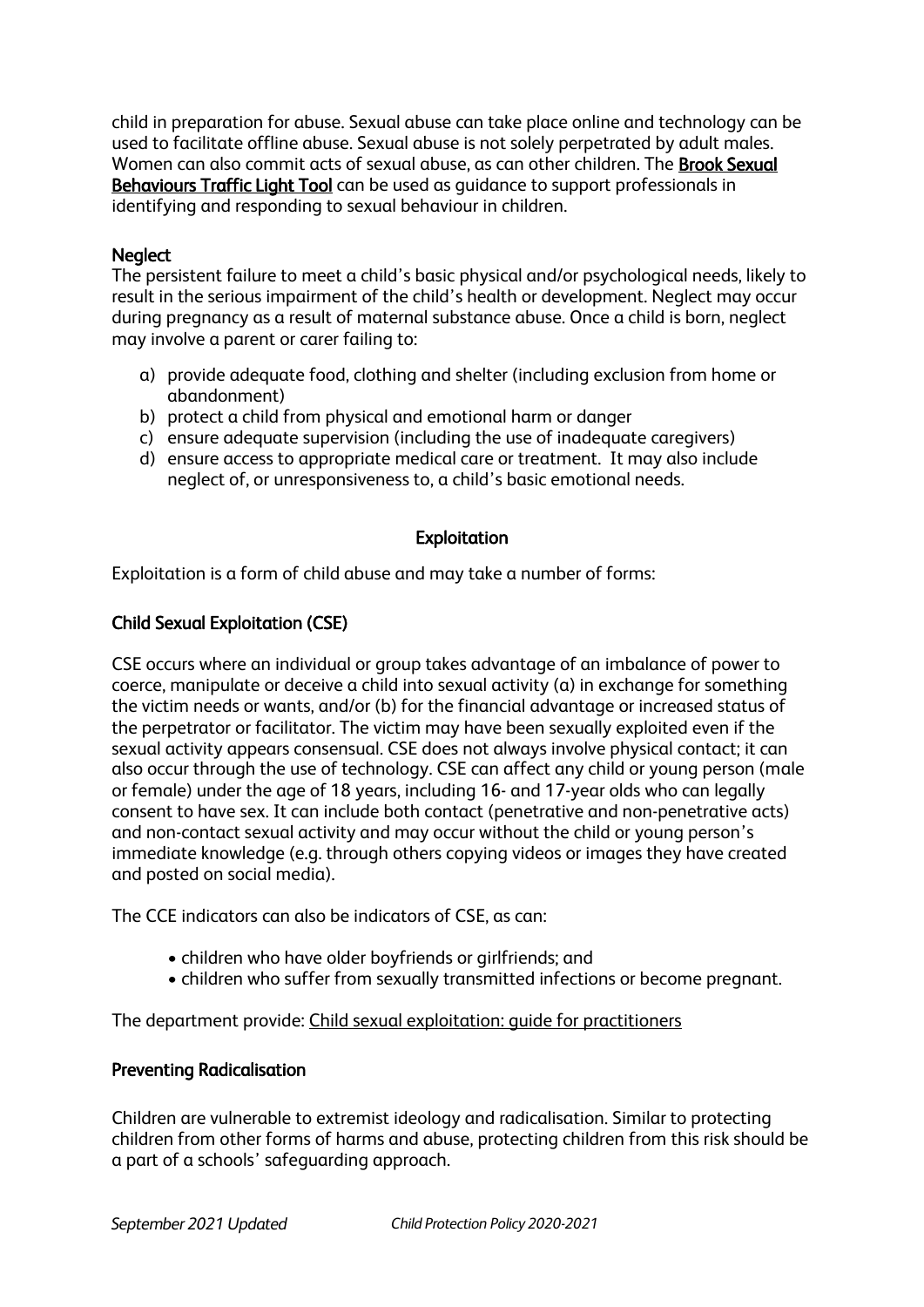• Extremism is the vocal or active opposition to our fundamental values, including democracy, the rule of law, individual liberty and the mutual respect and tolerance of different faiths and beliefs. This also includes calling for the death of members of the armed forces.

• Radicalisation refers to the process by which a person comes to support terrorism and extremist ideologies associated with terrorist groups.

• Terrorism is an action that endangers or causes serious violence to a person/people; causes serious damage to property; or seriously interferes or disrupts an electronic system. The use or threat must be designed to influence the government or to intimidate the public and is made for the purpose of advancing a political, religious or ideological cause.

There is no single way of identifying whether a child is likely to be susceptible to an extremist ideology. Background factors combined with specific influences such as family and friends may contribute to a child's vulnerability. Similarly, radicalisation can occur through many different methods (such as social media or the internet) and settings (such as within the home).

However, it is possible to protect vulnerable people from extremist ideology and intervene to prevent those at risk of radicalisation being radicalised. As with other safeguarding risks, staff should be alert to changes in children's behaviour, which could indicate that they may be in need of help or protection. Staff should use their judgement in identifying children who might be at risk of radicalisation and act proportionately which may include the designated safeguarding lead (or deputy) making a Prevent referral.

# Channel

Channel is a voluntary, confidential support programme which focuses on providing support at an early stage to people who are identified as being vulnerable to being drawn into terrorism. Prevent referrals may be passed to a multi-agency Channel panel, which will discuss the individual referred to determine whether they are vulnerable to being drawn into terrorism and consider the appropriate support required. A representative from the school or college may be asked to attend the Channel panel to help with this assessment. An individual's engagement with the programme is entirely voluntary at all stages. Guidance on Channel is available at: [Channel guidance.](https://www.gov.uk/government/publications/channel-guidance) 

# County Lines

County lines is a term used to describe gangs and organised criminal networks involved in exporting illegal drugs (primarily crack cocaine and heroin) into one or more importing areas [within the UK], using dedicated mobile phone lines or other form of "deal line". Exploitation is an integral part of the county lines offending model with children and vulnerable adults exploited to move [and store] drugs and money. Offenders will often use coercion, intimidation, violence (including sexual violence) and weapons to ensure compliance of victims. Children can be targeted and recruited into county lines in a number of locations including schools, further and higher educational institutions, pupil referral units, special educational needs schools, children's homes and care homes.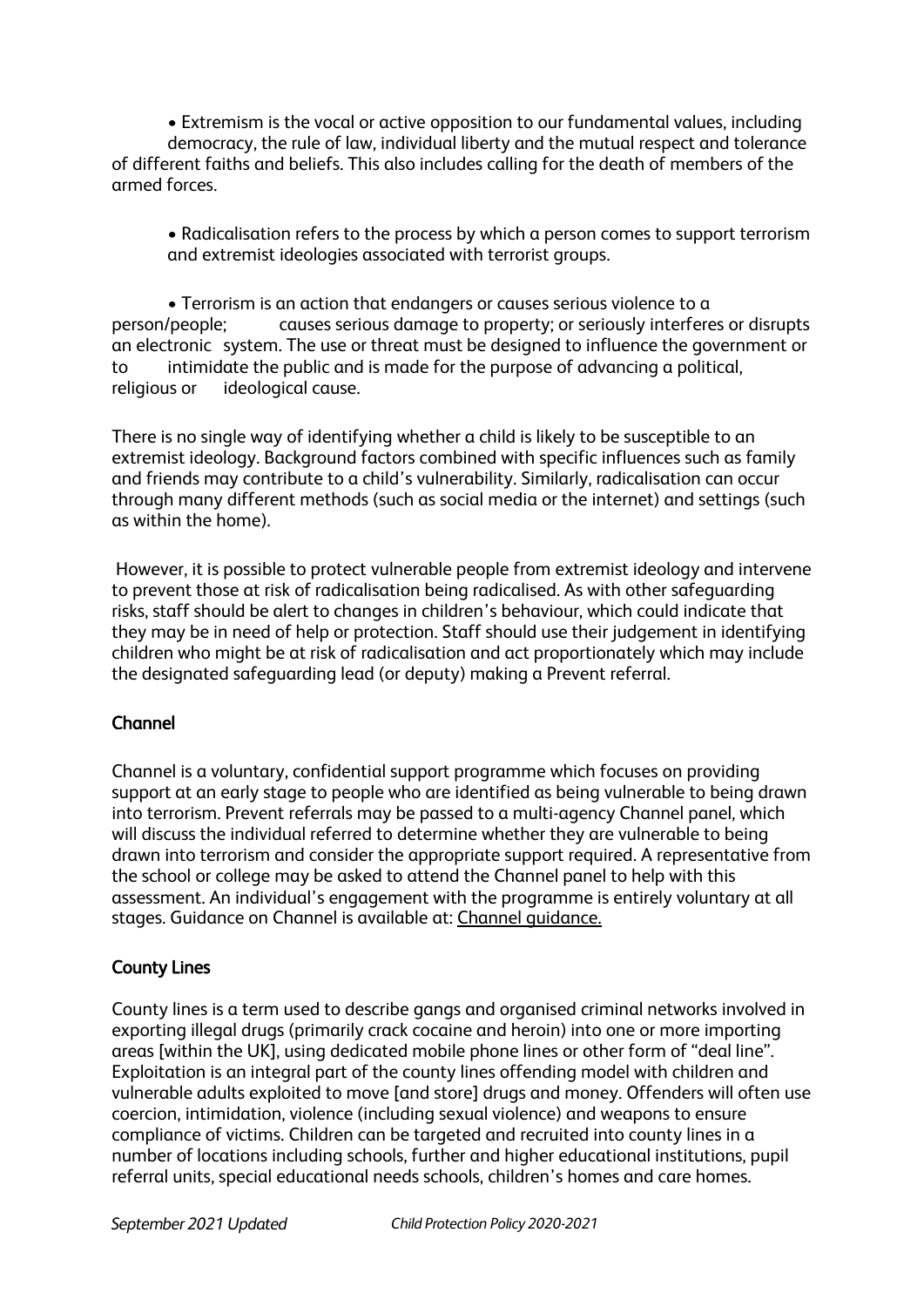Children are often recruited to move drugs and money between locations and are known to be exposed to techniques such as 'plugging', where drugs are concealed internally to avoid detection. Children can easily become trapped by this type of exploitation as county lines gangs create drug debts and can threaten serious violence and kidnap towards victims (and their families) if they attempt to leave the county lines network. One of the ways of identifying potential involvement in county lines are missing episodes (both from home and school), when the victim may have been trafficked for the purpose of transporting drugs and a referral to the National Referral Mechanism103 should be considered. If a child is suspected to be at risk of or involved in county lines, a safeguarding referral should be considered alongside consideration of availability of local services/third sector providers who offer support to victims of county lines exploitation. Further information on the signs of a child's involvement in county lines is available in guidance published by the [Home Office.](https://www.gov.uk/government/publications/criminal-exploitation-of-children-and-vulnerable-adults-county-lines)

# Child Criminal Exploitation (CCE)

CCE is where an individual or group takes advantage of an imbalance of power to coerce, control, manipulate or deceive a child into any criminal activity (a) in exchange for something the victim needs or wants, and/or (b) for the financial or other advantage of the perpetrator or facilitator and/or (c) through violence or the threat of violence. The victim may have been criminally exploited even if the activity appears consensual. CCE does not always involve physical contact; it can also occur through the use of technology.

CCE can include children being forced to work in cannabis factories, being coerced into moving drugs or money across the country, forced to shoplift or pickpocket, or to threaten other young people.

Some of the following can be indicators of CCE:

- children who appear with unexplained gifts or new possessions;
- children who associate with other young people involved in exploitation;
- children who suffer from changes in emotional well-being;
- children who misuse drugs and alcohol;
- children who go missing for periods of time or regularly come home late; and
- children who regularly miss school or education or do not take part in education.